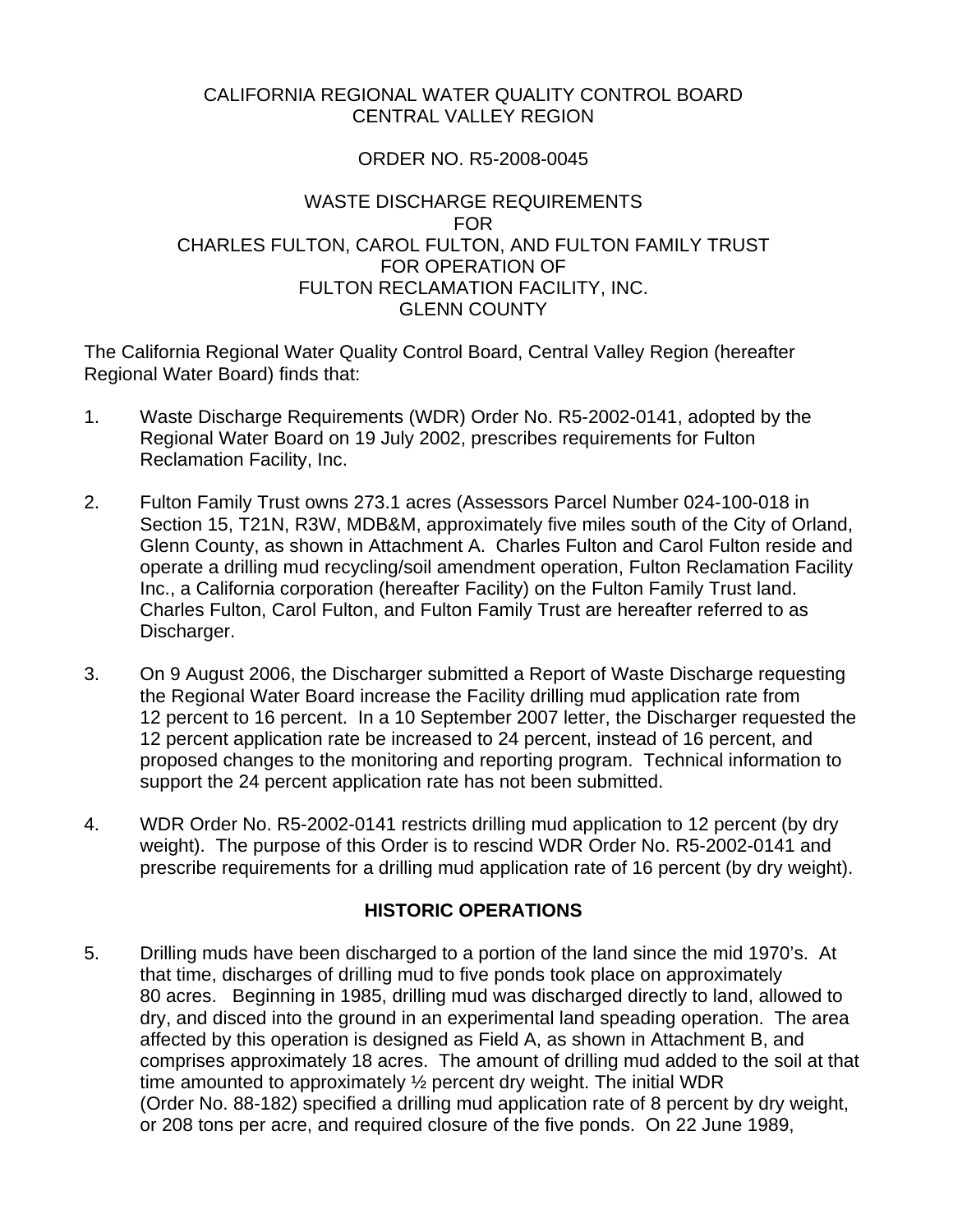Regional Water Board staff approved the pond closure plan. On 20 November 1991, the five ponds were officially considered closed.

6. WDR Order No. 95-124 rescinded Order No. 88-182 and specified an increase to 12 percent by dry weight, or 312 dry tons per acre, in addition to prescribing requirements for the operation of a soil reclamation facility using drilling mud as a soil amendment. WDR Order No. R5-2002-0141 rescinded Order No. 95-124 and continued the 12 percent drilling mud application rate requirements previously prescribed.

## **DRILLING MUD CHARACTERISTICS**

- 7. Drilling mud received at the Facility is generated from the natural gas, geothermal, and water well exploration activities in the Northern Sacramento Valley. Drilling fluids for natural gas and oil exploration follow the American Petroleum Institute specifications.
- 8. The basic components of drilling mud are water and bentonite clay. Drilling mud is used in well drilling operations, primarily to cool and lubricate the drill bit as well as provide temporary stabilization and sealing of the borehole sidewalls until the well is fully developed. The drilling fluid also carries rock and soil to the surface.
- 9. The process of deep gas exploration by drilling can result in the transport of total dissolved solids (TDS) back to the surface as drilling mud is retrieved. Bentonite is added to help control viscosity and fluid loss, and barite may be added to increase density. The bentonite component creates an alkaline formula.
- 10. The pH of drilling mud typically ranges from 8 to 9.5 units. Particles passing a number 200 mesh sieve range from 75 to 80 percent, and the percent solids in the drilling mud range from 10 to 56 percent with a mean of 30 percent. According to recent Discharger self-monitoring reports, the electrical conductivity (EC) of the mud is typically 2,000 to 3,000 µmhos/cm. TDS ranges from 1200 to 1800 mg/L. Compared to native soil at the Facility, samples of drilling mud are higher in TDS, alkalinity, bicarbonates, chloride, barium, boron, copper, sodium, vanadium, and zinc.
- 11. The drilling mud is classified as a 'designated waste' by the Regional Water Board, as defined by the California Water Code (CWC) Chapter 3 Article 4 Section 13173(b), due to the relatively high concentration of TDS in fluid derived in a Waste Extraction Test performed on dried drilling mud.

# **AGRONOMIC ANALYSIS**

12. In September 2004, six test pits were dug six feet deep at various Facility drilling mud application areas. Laboratory analyses of the native soil and native soil mixed with drilling mud, at the 12 percent and 16 percent application areas, show that the addition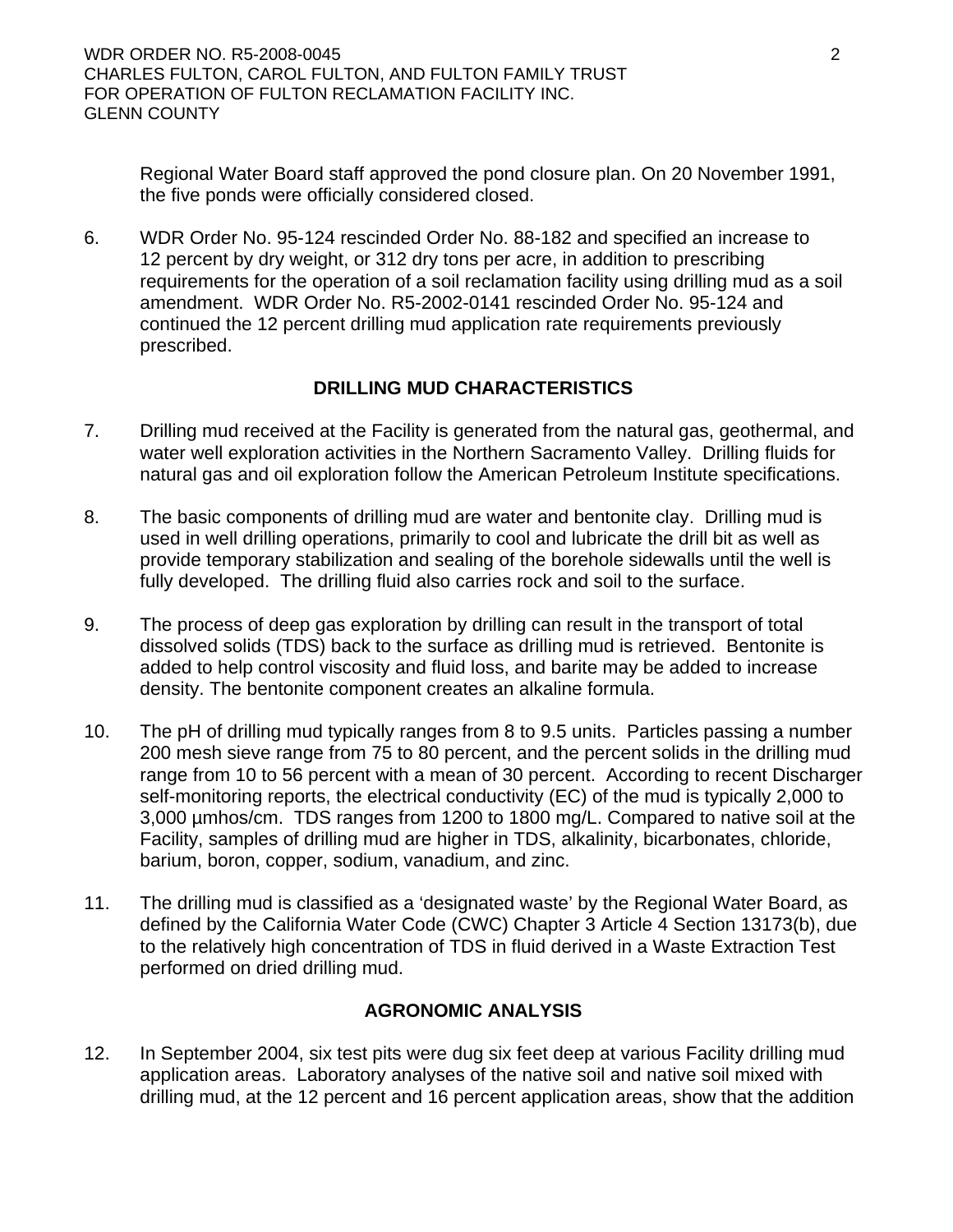of drilling mud increases TDS, EC, alkalinity, bicarbonate, chloride, barium, boron, copper, sodium, vanadium, and zinc in soil.

- 13. On 1 November 2004, the Discharger submitted a Drilling Mud Assimilative Capacity Report, which included a Cropping Plan and Water Quality Protection Standards Report. The reports, required by WDR Order No. R5-2002-0141, evaluate the feasibility of increasing the mud waste application rate from 12 percent to 16 percent, and provides upper tolerance limits for water quality parameters. The report concludes that crop yield will likely increase by increasing the drilling mud loading rate; however, crop yields may decrease if loading rates are greater than 24 percent. Soil data and plant analyses indicate that although plant requirements for vanadium, barium, cadmium, and other heavy metal are minimal, these constituents are bound up in the root zone by various microbiological processes and migration is limited to 3 to 5 feet below ground surface.
- 14. The Discharger performs annual agronomic testing of the soil to determine the appropriate quantity and quality of fertilizer to apply to the crop fields. Soil samples are collected from one location within each test plot and in each area that is receiving drilling mud. The samples are analyzed for primary, secondary, and micronutrients, in addition to pH, salinity, sodium absorption ratio (SAR), and moisture content. The resulting concentrations of the tested parameters throughout the test plots (8 percent to 24 percent) and current application fields do not vary significantly.
- 15. The Facility Cropping Plan was developed to identify crops to be grown, analyze nitrogen and TDS removal rates, and to outline harvesting procedures. According to the Cropping Plan, Kanota Oats will be planted in the fall and harvested in May and June. Drilling mud is applied throughout the year to specific fields. In November, Kanota Oats and 200 pounds of ammonium sulfate per acre are flown over the 240 acres. An additional 150 pounds of ammonium sulfate per acre may be applied, if spring precipitation is adequate. According to the Cropping Plan, the calculated removal rate for nitrogen is approximately 40 percent and plant utilization of metals in drilling mud is limited.

### **EXISTING OPERATIONS**

- 16. The Facility now receives non-hazardous drilling mud and uses the material as a soil amendment by discing the dried mud into the upper 1-foot of ground surface to improve soil texture, nutrient deficiencies, and water holding capacity. The mixture is agriculturally more productive, than the native soil. The total application area encompasses approximately 232 acres of the total 273.1 acres.
- 17. Currently the disposal facility is separated into 10 application areas, four test plots, and a reserve area. The Discharger has been utilizing the test plots to grow Kanota Oats and compare crop yields in fields where drilling mud is applied at varied rates. Drilling mud has been applied at rates of 8, 12, 16, and 24 percent on the test plots. Crop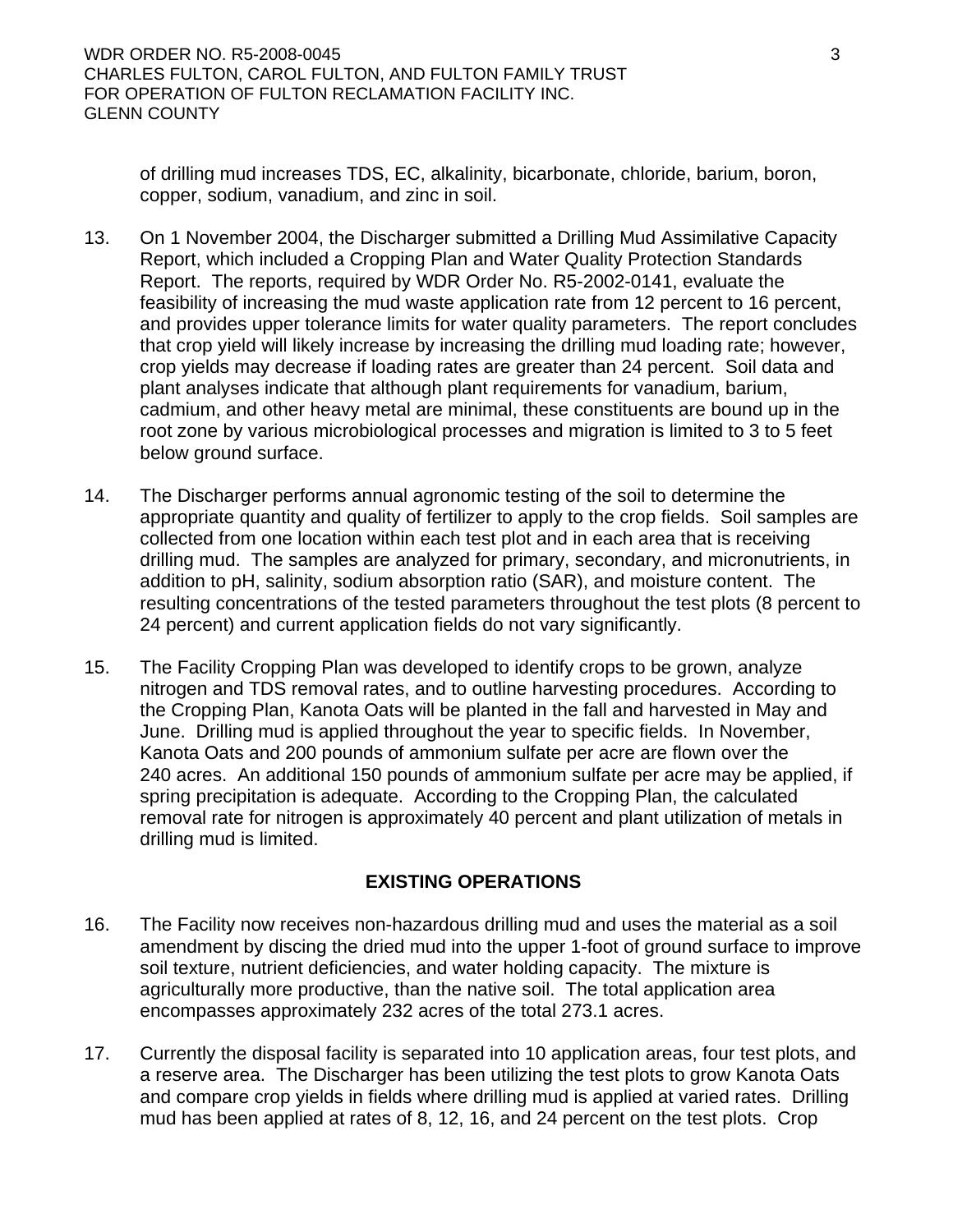yields over seven years of initial experimentation indicate that an application of drilling mud up to 16 percent provides the greatest crop yield. A loading rate of 24 percent resulted in a decrease in crop yield.

18. Drilling mud is delivered to the site by registered haulers in either 100-barrel capacity vacuum trucks or 14-cubic yard capacity dump trucks. The loads are checked for temperature, pH, EC, TDS, and visually inspected for petroleum hydrocarbons. If the mud is acceptable, it is then discharged directly to an unlined bermed area. Following discharge, the trucks proceed to a concrete lined washout area where they are cleaned with a high-pressure washer. Truck wash water is collected in a sloped concrete lined basin and channeled to portable tanks, then spread at a rate of 0.25 gallons per square foot over a zone previously treated with drilling mud.

The bermed area can receive 10 to 20 truck loads. After the mud dries to a workable moisture content, the Discharger spreads and discs the mud into the application field soil up to 1-foot deep. The fields are seeded in early winter with a dryland hay crop such as Kanota Oats. The fields are not manually irrigated; therefore, winter precipitation is the only water source. The hay is harvested the following spring.

- 19. According to the Discharger's October 2007 self-monitoring report, Field D is now receiving drilling mud. Fields A, E, F, J, K, L, M, part of Field B, the test plots, and the reserve field had been disced and land-planed in preparation for seeding. The Facility received 264 truckloads of drilling mud in October 2007.
- 20. The Discharger has complied with all the conditions set forth in Waste Discharge Requirements Order No. R5-2002-0141. When the soil reclamation project is complete (i.e., the fields have attained the maximum loading/application rate allowable), drilling mud will no longer be taken to the site, and the Facility will only be used for dryland hay crops.

### **SITE DESCRIPTION**

- 21. The Facility is approximately 210 feet above mean sea level (MSL) on the Stony Creek Alluvial Fan, a deposit of Pleistocene-Holocene alluvium. Surface topography is relatively flat, but slopes to the south at a grade of approximately 0.5 percent.
- 22. The soils underlying the Facility belong predominantly to the Cortina Very Gravelly Sandy Loam classification. This soil supports sparse grasses and forbs. A small portion of the northeast corner of Facility is underlain by the Tehama Gravelly Loam soil. Approximately 20 percent of the Facility's total area, on the west side, is underlain by Tehama Silt Loam soil. Both of the Tehama soils are agriculturally productive.
- 23. The Cortina Very Gravelly Sandy Loam soils are moderately to highly permeable and have poor moisture holding capacity. The Storie Index for these soils, which is a measure of agricultural value, ranges from 32 to 37. The Storie Index scale ranges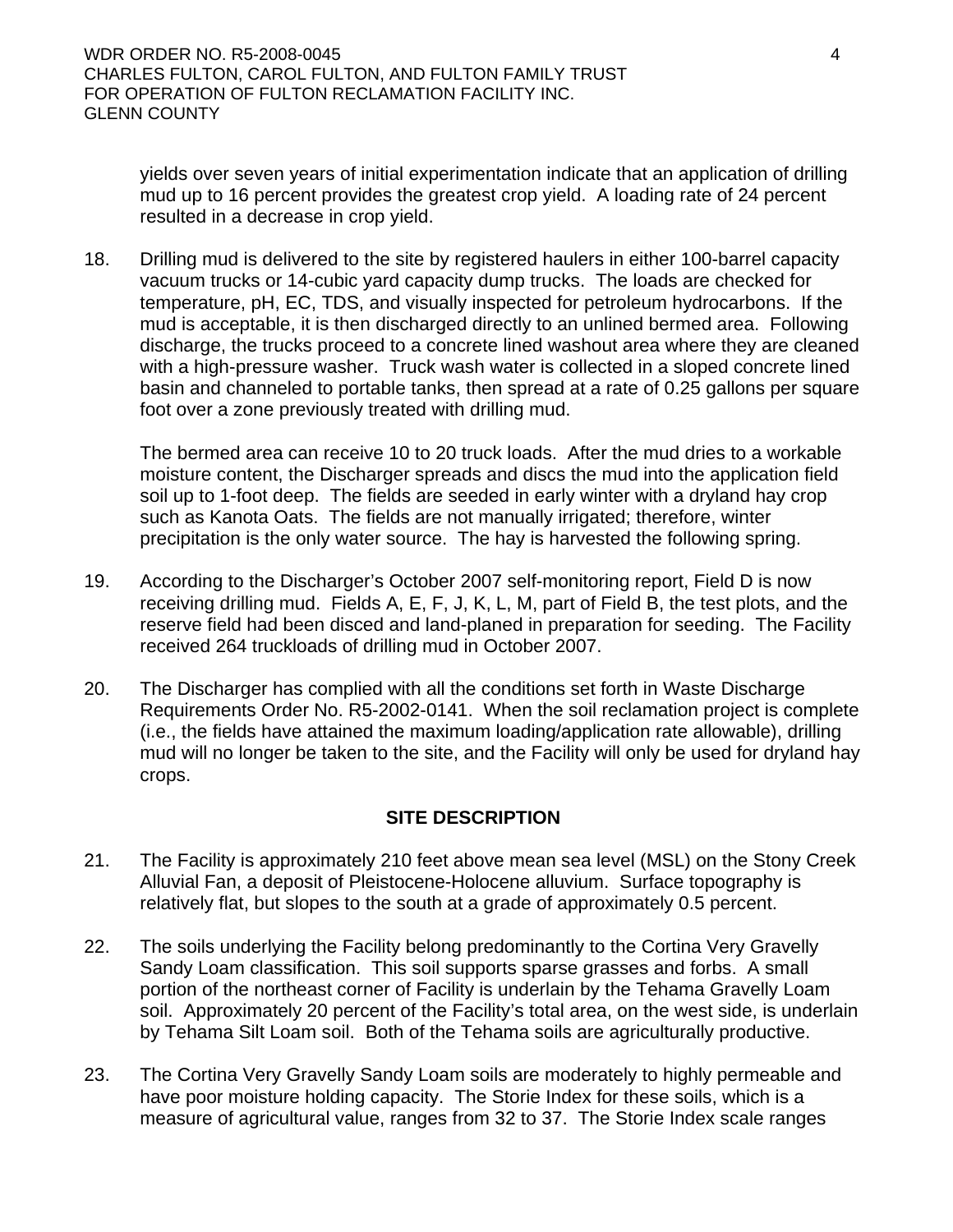from 0 to 100, where higher values indicate more favorable conditions for agricultural productivity.

- 24. Benefits from applying drilling mud include improvement of the soil's water holding capacity, augmentation of nutrient deficiencies in the natural soil, and improvement of soil texture.
- 25. According to information provided by the Discharger, the average percolation rate for the existing untreated soils is 3.2 inches per hour. However percolation rates have likely decreased with the addition of drilling mud.
- 26. Land use within 1,000 feet of the site is mainly agricultural. The Greenwood Dairy, located on the Discharger's northern and western property boundaries, operates two wastewater ponds adjacent to Field D. Greenwood Dairy is enrolled under State Water Resources Control Board Industrial Storm Water General Permit Order No. 97-03-DWQ (WDID #5R111019861) and Regional Water Board General WDR Order No. R5-2007-0035 for Existing Milk Cow Dairies (WDID #5S111015863).

Gravel mining has also been conducted within 1,000 feet of the Facility's western boundary, but gravel is currently not being removed. Staff research found no historic or active Regional Water Board regulatory actions for the gravel mine.

27. There are three wells located within 2,000 feet of the Facility. William Reimers, Otto Reimers, and the Greenwood Dairy own the wells.

# **SURFACE AND GROUNDWATER CONDITIONS**

- 28. The average annual rainfall at the Facility is 23 inches (National Weather Service, Orland Station). The 100-year, 24-hour precipitation event is 4.5 inches (NOAA).
- 29. The Facility is not within the 100-year flood plain as shown on FEMA Map No. 0600570375B.
- 30. The mean evaporation is approximately 85 inches as reported at a dry-land site near Black Butte Lake, which is 200 feet higher, in elevation (Supplemental Report of Technical Information). The Department of Water Resources estimates that annual evaporation averages 60 inches as reported in Bulletin 73-79.
- 31. First encountered groundwater at the Facility is approximately 26 feet below ground surface. This is a shallow aquifer consisting of alluvial fan deposits extending to a depth of less than 60 feet. Regional groundwater is approximately 170 feet mean sea level (MSL) or approximately 50 feet below ground surface, and fluctuates approximately 15 feet seasonally. Monitoring wells at the site are completed in the regional aquifer. The average groundwater flow direction is S 29° E, with a gradient of 0.0028 feet/foot. The range of groundwater seepage velocity is calculated to be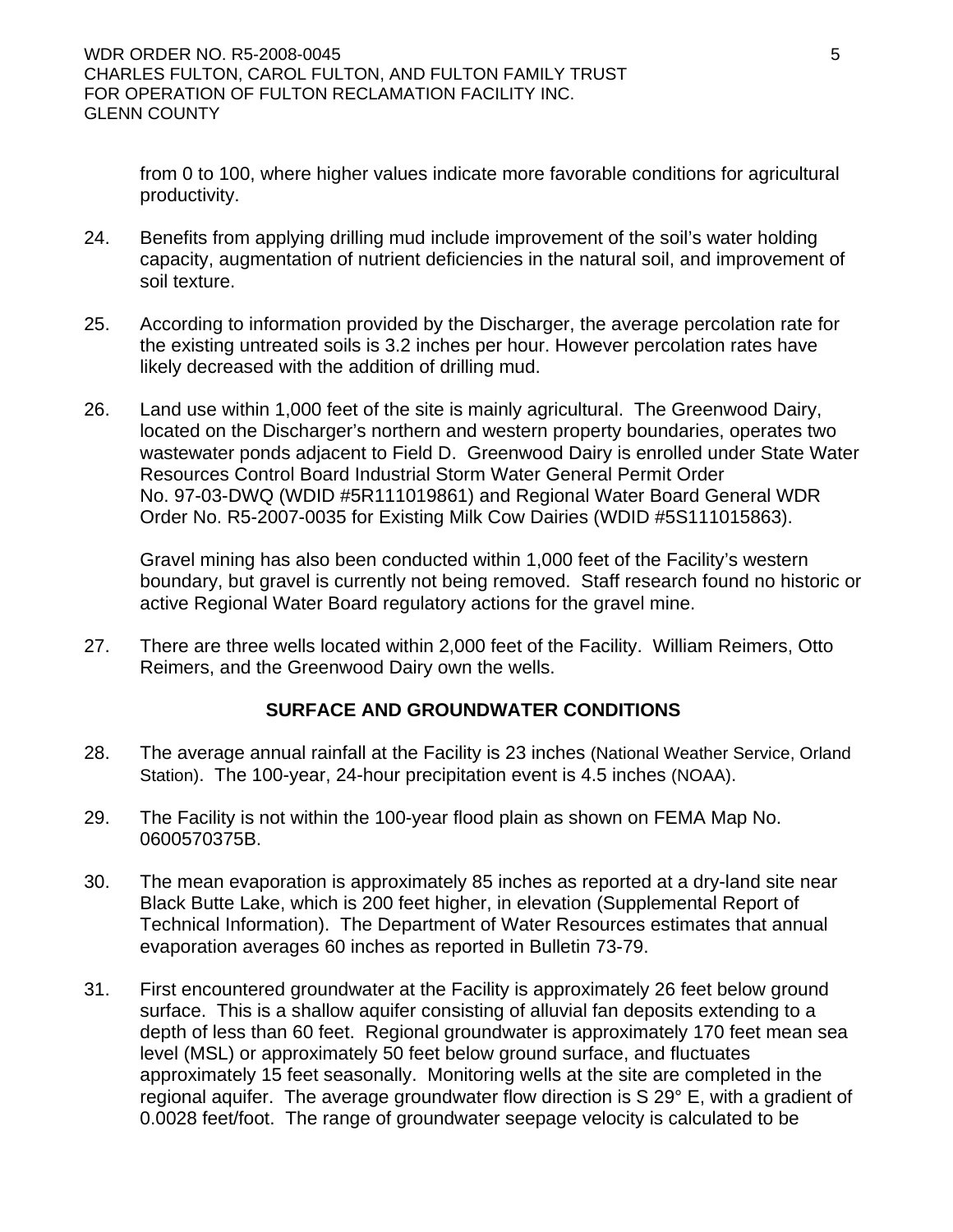between 95.4 feet/year and 132.9 feet/year. Recharge of this aquifer may primarily occur from Stony Creek, which lies seven miles north of the site.

- 32. Vadose zone monitoring results may be used, in part, to determine the attenuation of salts through the unsaturated zone. The Discharger has installed several lysimeters to detect salt migration. One of the deep lysimeters (DL-M), located at the edge of Field M, historically shows greater concentrations of TDS and EC.
- 33. The Discharger has installed several wells to monitor groundwater. TDS and Nitrates as  $NO<sub>3</sub>$  show an increasing trend in monitoring well MW-10. Monitoring wells, downgradient of the Facility, do not show significantly increasing trends in TDS and Nitrate as  $NO<sub>3</sub>$ . A comparison of the background groundwater quality, to compliance points in groundwater and the vadose zone, indicates that no significant impacts to groundwater have occurred from the Discharger's Facility and that constituents found in drilling mud have not migrated through the unsaturated zone.
- 34. Drinking water analysis reports from the California Department of Public Health (CDPH) Division of Drinking Water also show increased nitrates in water supply wells throughout Orland. Based on conversations with CDPH staff, increased nitrates may be a result of surrounding agricultural activities. Nitrate as N in Orland water supply wells typically range from 7 mg/L to 15 mg/L.
- 35. Manure from dairies contains high salts/TDS and nutrients including nitrogen, ammonia, phosphorus, and potassium compounds. As described in Finding 27, Greenwood Dairy is located hydraulically upgradient of the Facility. At this time, staff does not have sufficient information to determine if the increasing TDS and nitrate trends in MW-10 are occurring due to the Discharger's Facility or off-site agricultural activities.

### **BASIN PLAN**

- 36. The *Water Quality Control Plan for the Sacramento River and San Joaquin River Basins, Fourth Edition*, (Basin Plan) designates beneficial uses, establishes water quality objectives and contains implementation plans and policies adopted by the State Water Board. Pursuant to California Water Code Section 13263(a), waste discharge requirements must implement the Basin Plan.
- 37. Surface water drainage is to ephemeral streams, which are tributary to the Colusa Basin Drain and then to the Sacramento River. The Basin Plan designates the beneficial uses of the Colusa Basin Drain as agricultural supply; recreation; aesthetic enjoyment; groundwater recharge; warm water freshwater habitat; and wildlife habitat. The Basin Plan designates the beneficial uses of the Sacramento River as municipal and domestic supply; agricultural supply; industrial supply; hydropower generation; water contact recreation; non-contact water recreation; warm freshwater habitat; cold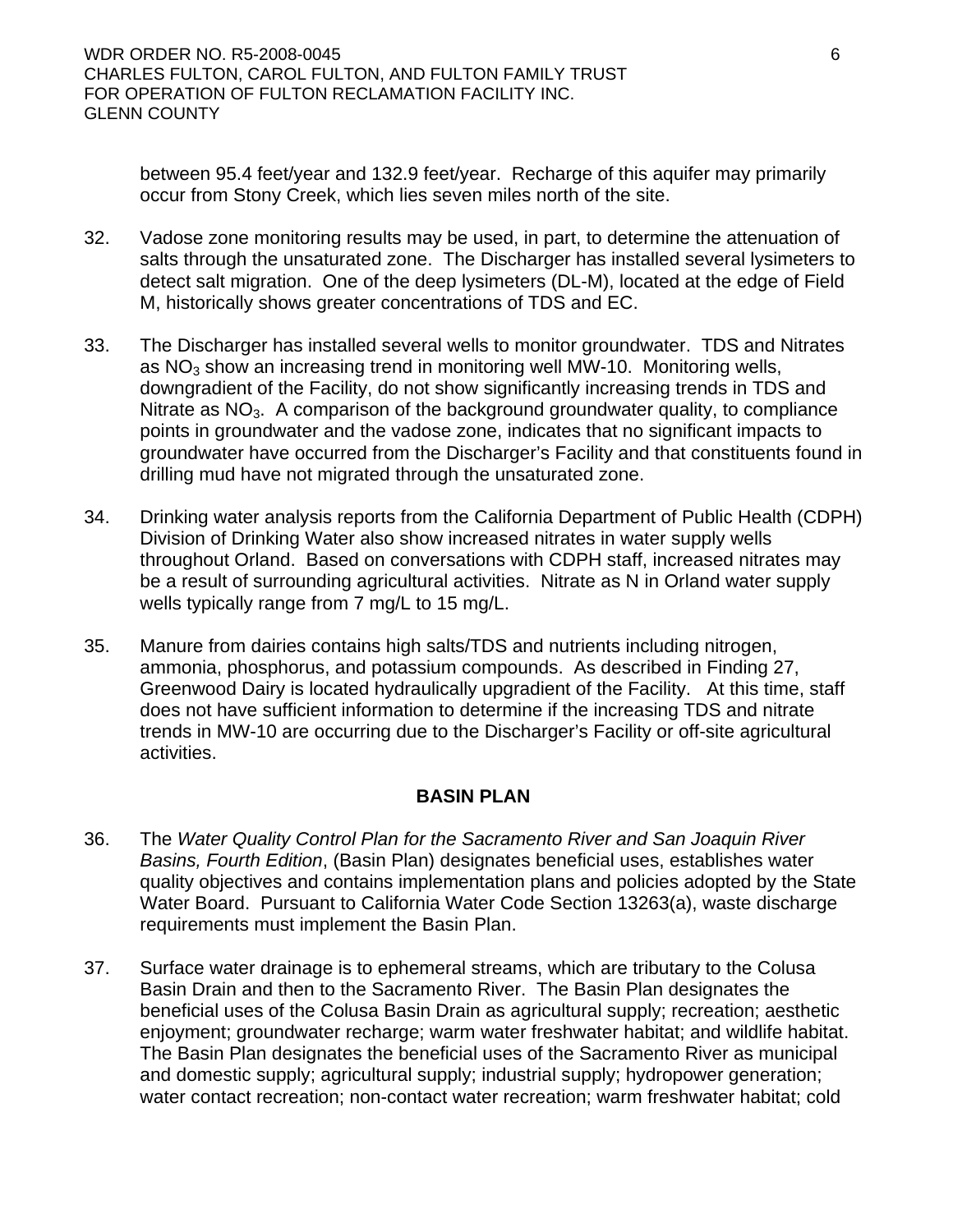freshwater habitat; spawning reproduction and/or early development; wildlife habitat; and navigation.

38. The Basin Plan designates the beneficial uses of the underlying groundwater as municipal and domestic supply, agricultural supply, industrial service supply, and industrial process supply.

# **CEQA AND OTHER CONSIDERATIONS**

- 39. The action to revise waste discharge requirements for ongoing operations of the existing Facility is exempt from the provisions of the California Environmental Quality Act (Public Resources Code Section 21000, et seq.).
- 40. On 21 January 2005, Glenn County Planning Commission approved a seven-year extension for the Facility Conditional Use Permit (#88-04). Conditional Use Permit #88-04 is subject to this Order.
- 41. On 5 July 2005, Glenn County Health Services Agency in consultation with the California Integrated Waste Management Board, determined that the Discharger's Solids Waste Facility Permit (No.11-AA-0017) is no longer required.

# **ANTIDEGRADATION**

- 42. State Water Resources Control Board Resolution No. 68-16 Statement of Policy with Respect to Maintaining High Quality of Waters of the State (Antidegradation Policy), requires the Regional Water Board in regulating the discharge of waste to maintain high quality waters of the state until it is demonstrated that any change in quality will be consistent with maximum benefit to the people of the State, will not unreasonably affect beneficial uses, and will not result in water quality less than that described in Regional Water Board policies. This Order requires vadose zone and groundwater monitoring to assure continued protection of beneficial uses of waters of the state.
- 43. A comparison of the background groundwater quality to compliance points indicates that no significant impacts to groundwater have occurred from the Facility, and that constituents found in drilling mud have not migrated through the unsaturated zone. The application of drilling mud has demonstrated an increase in crop yield and provides a regional economic resource, rather than consuming air space in Class II landfill.

# **PROCEDURAL REQUIREMENTS**

- 44. The Monitoring and Reporting Program required by this Order is necessary to assure compliance with these waste discharge requirements.
- 45. California Water Code Section 13267 states, in part, that: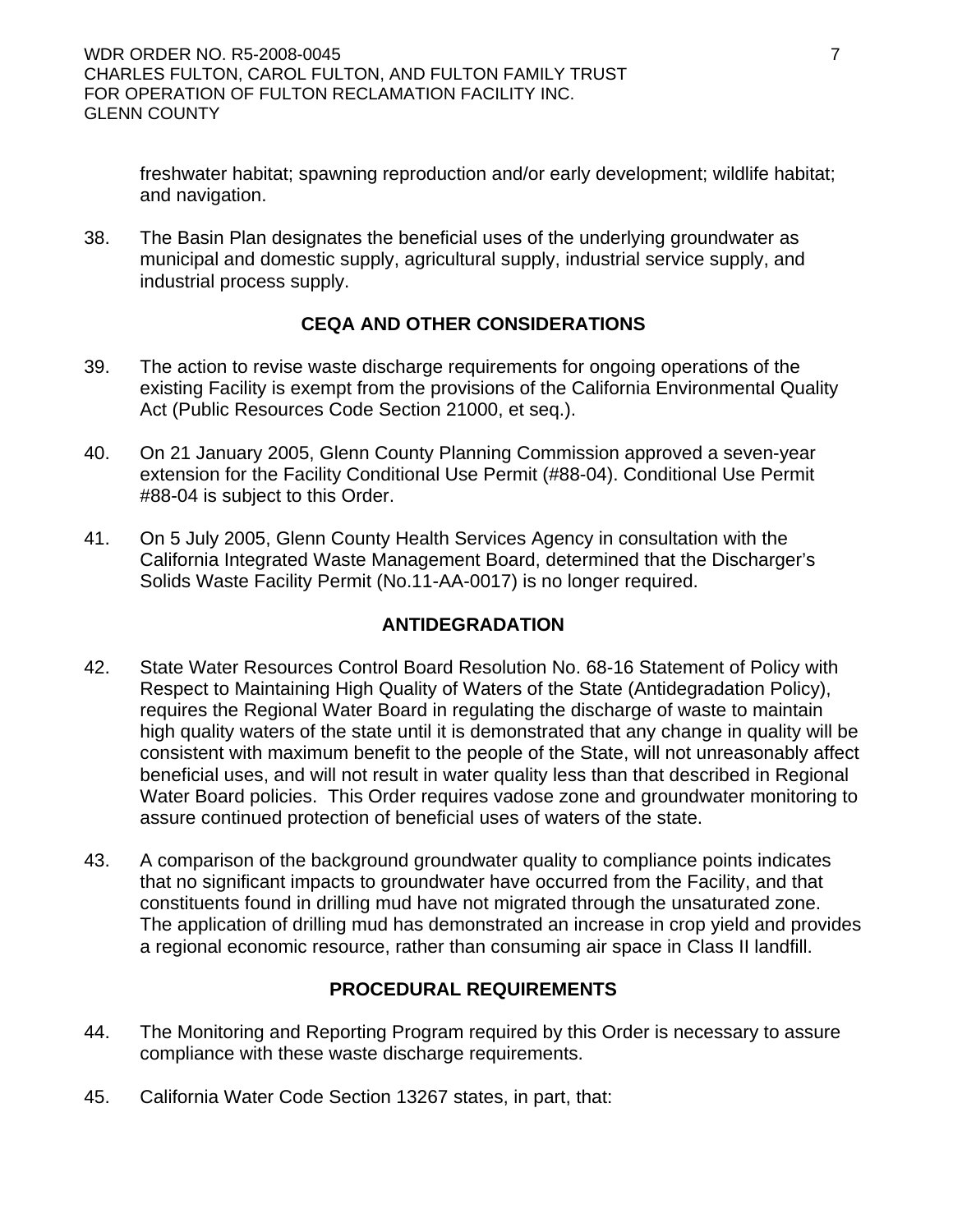"In conducting an investigation specified in subdivision (a), the Regional Board may require that any person who has discharged, discharges, or is suspected of having discharged or discharging, or who proposes to discharge waste within its region, or any citizen or domiciliary, or political agency or entity of this state who has discharged, discharges, or is suspected of having discharged or discharging, or who proposes to discharge, waste outside of its region that could affect the qualities of the waters within its region shall furnish, under penalty of perjury, technical or monitoring program reports which the Regional Board requires. The burden, including costs, of these reports shall bear a reasonable relationship to the need for the reports and the benefits to be obtained from the reports. The Regional Board shall provide the person with a written explanation with regard to the need for the reports, and shall identify the evidence that supports requiring that person to provide the reports."

- 46. The Regional Water Board notified the Discharger and interested agencies and persons of its intent to prescribe revised waste discharge requirements for the discharges of waste to land, and has provided them with an opportunity for a public hearing and an opportunity to submit their written views and recommendations.
- 47. The Regional Water Board, in a public meeting, heard and considered all comments pertaining to the revision of Waste Discharge Requirements.
- 48. Any person adversely affected by this action of the Regional Water Board may petition the State Water Resources Control Board to review the action in accordance with Sections 2050 through 2068, Title 23, California Code of Regulations. The petition must be received by the State Board Office of Chief Council, P.O. Box 100, Sacramento, CA 95812-0100, within 30 days of the date the action was taken. Copies of the law and regulations applicable to the filing of a petition are available on the Internet at [http://www.swrcb.ca.gov/water\\_laws/index.html](http://www.swrcb.ca.gov/water_laws/index.html) and will be provided upon request.

IT IS HEREBY ORDERED, pursuant to Sections 13263 and 13267 of the California Water Code, that Order No. R5-2002-0141 is rescinded, and that Charles Fulton, Carol Fulton, and Fulton Family Trust, their agents, successors, and assigns, in order to meet the provisions of Division 7 of the California Water Code and the regulations adopted thereunder, shall comply with the following:

### **A. Discharge Prohibitions**

- 1. The discharge of 'hazardous waste' at this Facility is prohibited. For the purpose of this Order, the terms, 'hazardous waste' and 'designated waste' are defined in Title 27, California Code of Regulations (CCR).
- 2. The discharge of drilling mud or other pollutants to groundwater, surface water, or surface water drainage courses is prohibited.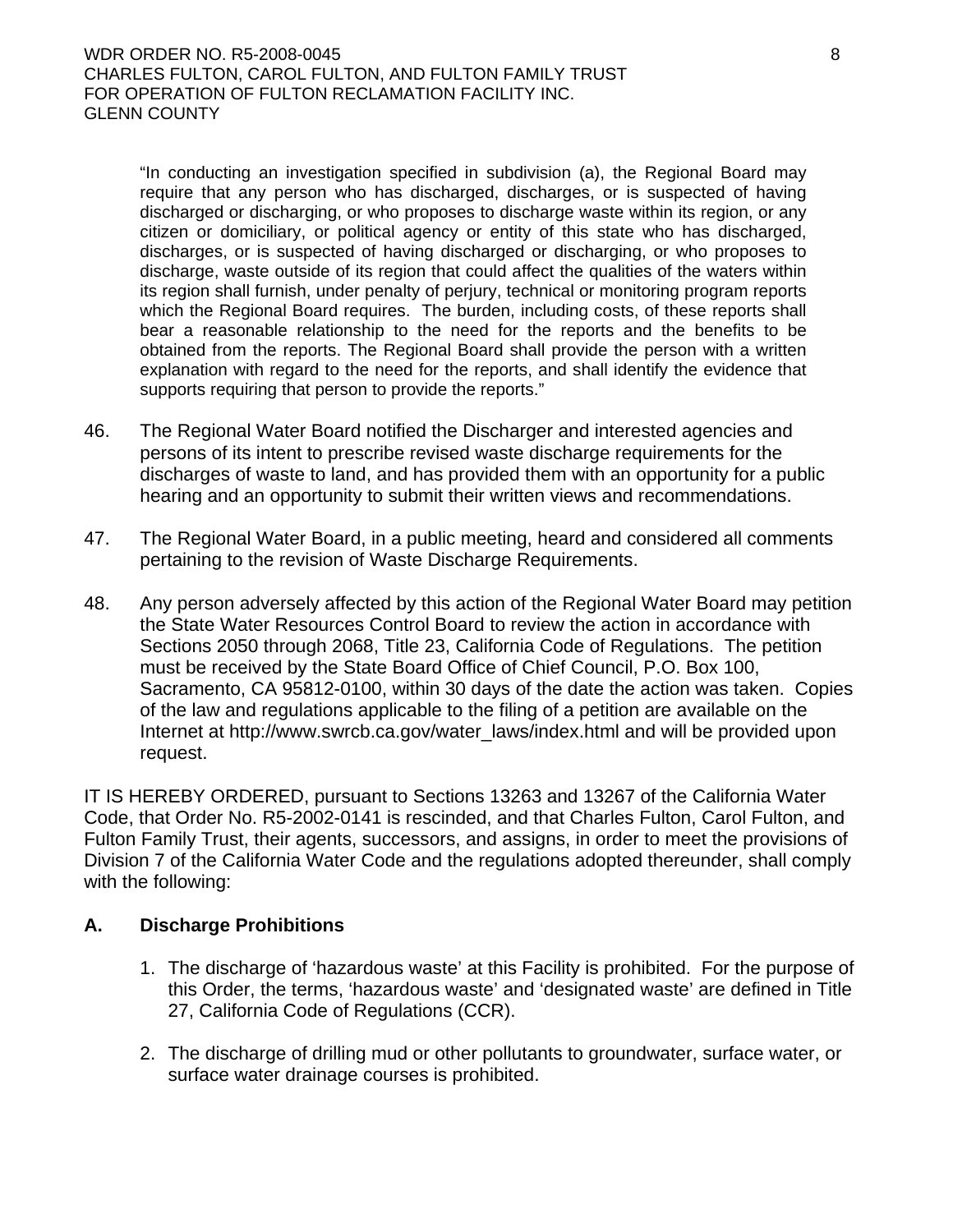- 3. The discharge of drilling mud in amounts that exceed the agronomic uptake of crops is prohibited.
- 4. The discharge of drilling mud with an EC greater than 7000 µmhos/cm and/or TDS greater than 4200 mg/L from any source is prohibited.
- 5. Storage in ponds or tanks of liquid drilling mud or other waste liquids, other than washout fluids, is prohibited.
- 6. The discharge of wastes other than described in the Findings contained in this Order and/or described throughout this Order as allowable, is prohibited.

### **B. Discharge Specifications**

- 1. Drilling mud application under this Order shall be confined to the reserve area, 8 percent test plot, 12 percent test plot, and Fields A though L, as shown on Attachment B. The total drilling mud application rate shall not exceed 16 percent dry weight (416 dry tons per acre) without specific approval from the Regional Water Board.
- 2. Neither the treatment nor the discharge of waste shall cause a nuisance or condition of pollution as defined by the California Water Code, Section 13050.
- 3. The discharge shall remain within the designated disposal area at all times.
- 4. The Discharger shall remove and relocate any wastes, which have been discharged in violation of this Order.
- 5. The treatment facilities shall be designed, constructed, operated, and maintained to prevent inundation or washout due to floods with a 100-year return frequency.

### **C. Groundwater Limitations**

1. The discharge, in combination with other sources, shall not cause underlying groundwater to contain waste constituents in concentrations statistically greater than background water quality.

## **D. Provisions**

1. The Discharger shall comply with Monitoring and Reporting Program No. R5-2008-0045, which is part of this Order, and any revisions thereto as ordered by the Executive Officer.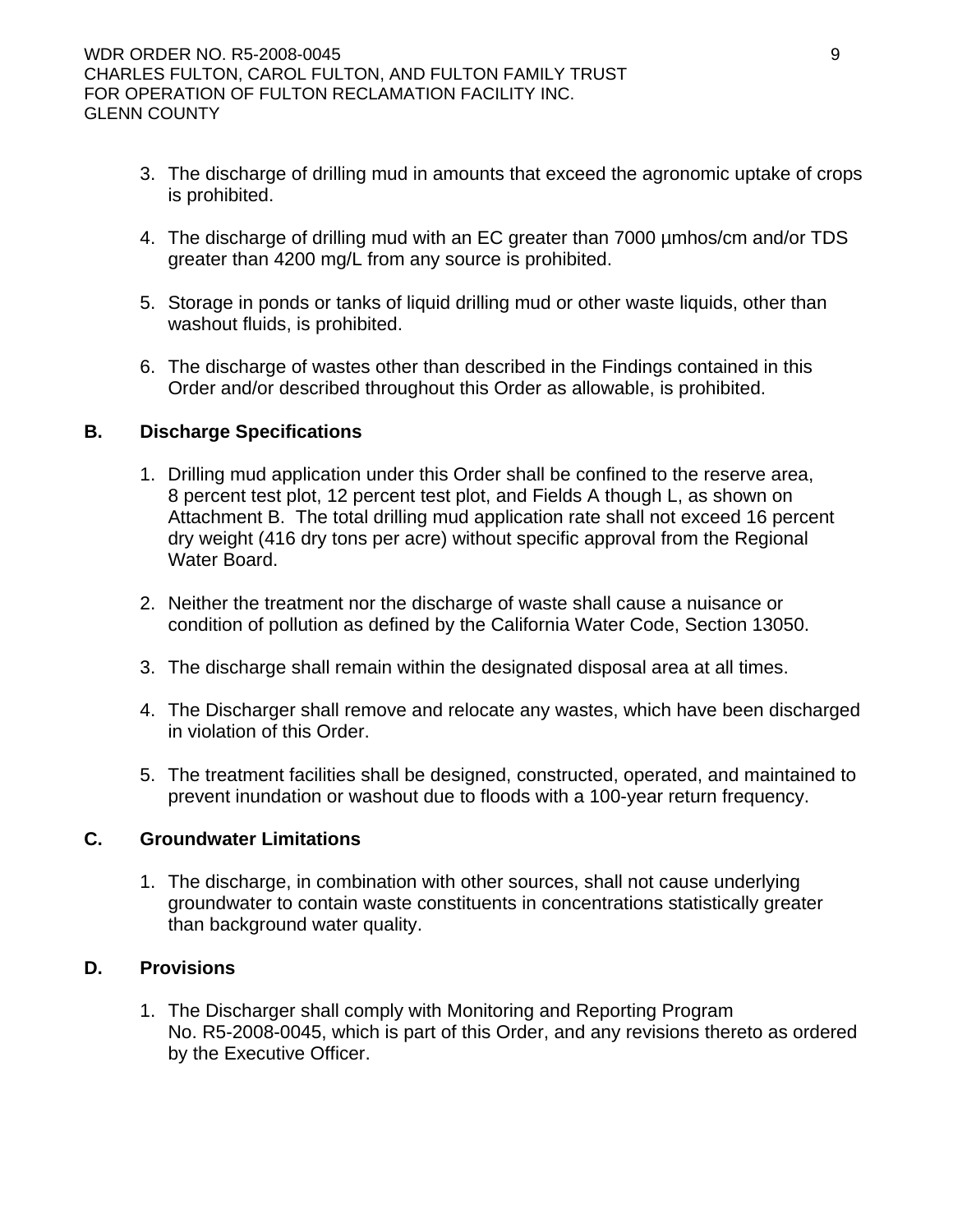- 2. The Discharger shall comply with all the items of the "Standard Provisions and Reporting Requirements for Waste Discharge Requirements (Standard Provisions)," dated 1 March 1991, which are part of this Order.
- 3. In the event of any change in control or ownership of land or waste discharge facilities described herein, the Discharger shall notify the succeeding owner or operator of the existence of this Order by letter, a copy of which shall be immediately forwarded to the Regional Water Board.
- 4. The Discharger shall maintain legible records of the volume and type of waste discharged to each treatment area. Such records shall be maintained at the site.
- 5. A copy of this Order and its attachments shall be maintained at the Facility for reference by key operating personnel.
- 6. The Regional Water Board will review this Order periodically and revise requirements when necessary.

I, PAMELA C. CREEDON, Executive Officer, do hereby certify the foregoing is a full, true, and correct copy of an Order adopted by the California Regional Water Quality Control Board, Central Valley Region, on 14 March 2008.

> \_\_\_\_\_\_\_\_\_\_\_\_\_\_\_\_\_\_\_\_\_\_\_\_\_\_\_\_\_\_\_\_\_\_ PAMELA C. CREEDON, Executive Officer

KB: sae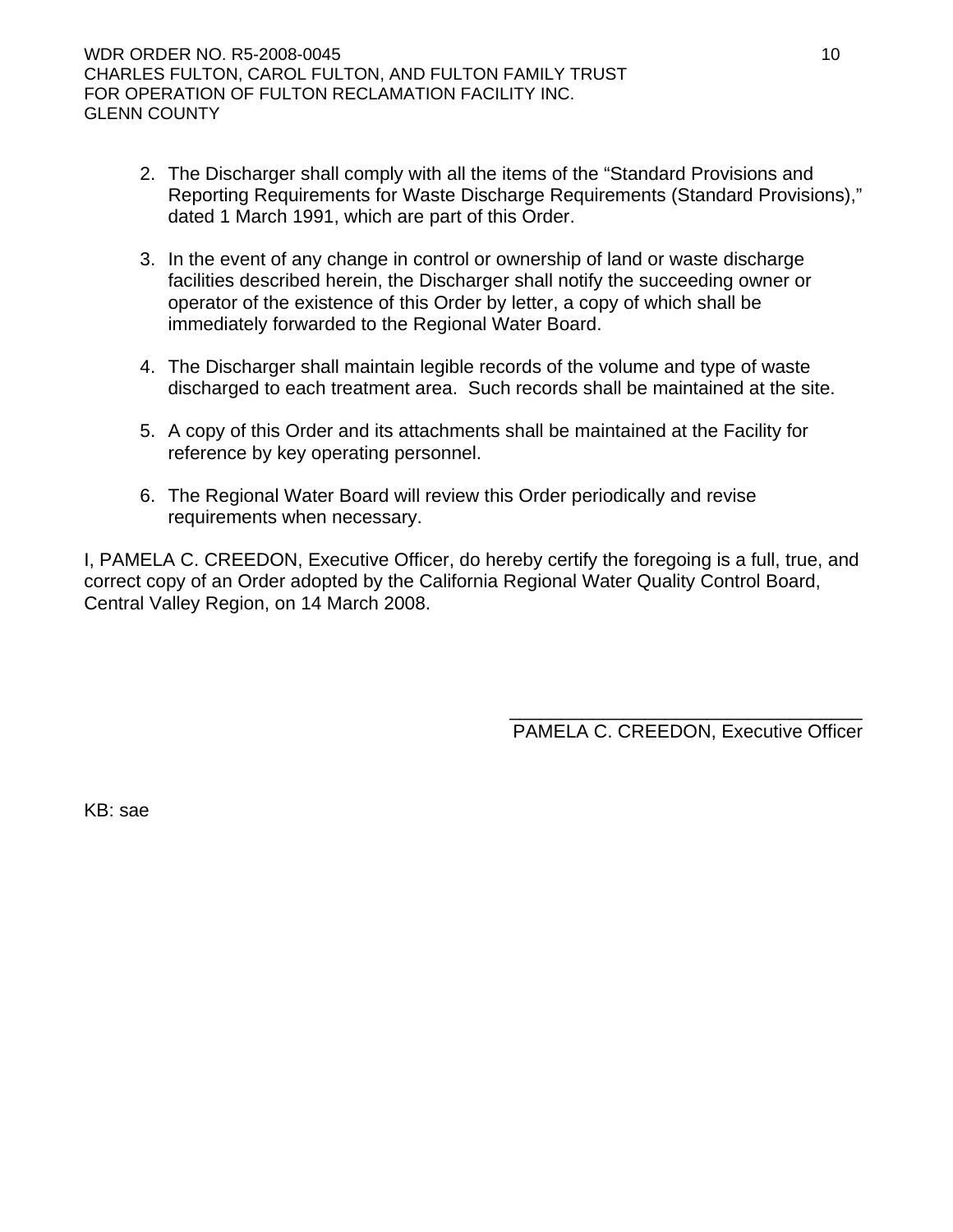## CALIFORNIA REGIONAL WATER QUALITY CONTROL BOARD CENTRAL VALLEY REGION

#### MONITORING AND REPORTING PROGRAM NO. R5-2008-0045 FOR CHARLES FULTON, CAROL FULTON, AND FULTON FAMILY TRUST FOR OPERATION OF FULTON RECLAMATION FACILITY, INC. GLENN COUNTY

Compliance with this Monitoring and Reporting Program, and with the companion Standard Provisions and Reporting Requirements, is ordered by Waste Discharge Requirements (WDR) Order No. R5-2008-0045. Failure to comply with this Program, or with the Standard Provisions and Reporting Requirements dated 1 March 1991, constitutes noncompliance with the WDRs and with the California Water Code, which can result in the imposition of civil monetary liability.

# **A. WASTE MONITORING**

The Discharger shall visually inspect and, using a bailer or similar device, collect a representative samples of each drilling mud load for the parameters described in Table 1. Loads containing brines or petroleum hydrocarbons shall be rejected.

#### Table 1

| <b>Parameter</b>                                   | <b>Units</b>                               | <b>Sampling</b><br><b>Frequency</b> | <b>Reporting</b><br><b>Frequency</b> |
|----------------------------------------------------|--------------------------------------------|-------------------------------------|--------------------------------------|
| Quantity accepted                                  | Gal/CubicYards/<br><b>Truck loads</b>      | Each Truckload                      | Semiannual                           |
| Description of material                            | Consistency, color,<br>abnormalities, etc. | Each Truckload                      | Semiannual                           |
| Source(s) and/or place of origin                   | N/A                                        | Each Truckload                      | Semiannual                           |
| Drilling mud applied /<br>treatment area remaining | Dry tons / percent<br>remaining            | Per field treated                   | Semiannual                           |
| pH                                                 | hydrogen ion                               | Each Truckload                      | Semiannual                           |
| Electrical Conductivity (EC)                       | umhos/cm                                   | Each Truckload                      | Semiannual                           |
| Total Dissolved Solids (TDS)                       | $\mu$ g/L                                  | Each Truckload                      | Semiannual                           |
| Petroleum Hydrocarbons and<br><b>Brines</b>        | Visual (presence or<br>absence)            | Each Truckload                      | Semiannual                           |

# Drilling Mud Inspection and Application Parameters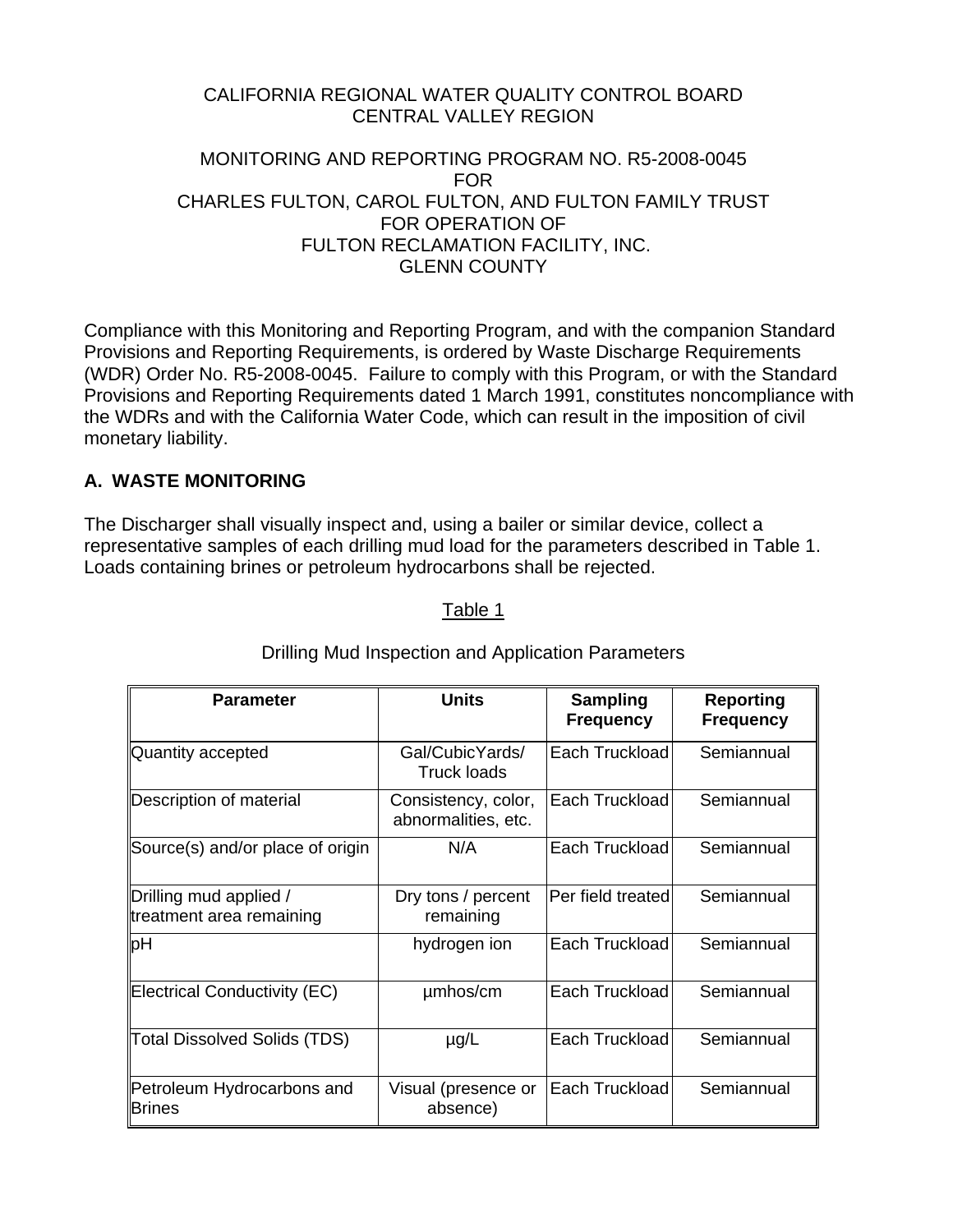# **B. VADOSE ZONE MONITORING**

The Discharger has installed a vadose zone monitoring network consisting of thirty 2.5-feet deep suction lysimeters, three 5-feet deep suction lysimeters, and two gypsum block arrays with moisture blocks installed at 3-feet, 5-feet, and 10-feet below ground surface. Unsaturated zone samples shall be collected from fourteen lysimeters (DL-U, DL-M, L-M/Un, L-M/Us, L-Aw, L-Cw, L-Fe, L-Jw, L-Ks, L-Le, L-Lw, L-Ln, 24%n, and 8%s) and analyzed in accordance with the detection monitoring program described in Table 2. All monitoring parameters shall be graphed to show historical trends at each monitoring point.

Semi-annually, the Discharger shall evaluate the vadose zone monitoring network and to determine if additional lysimeters are necessary to detect the parameters described in Table 2. A report of the findings shall be submitted in accordance with the schedule described in Table 2. A work plan for additional lysimeters shall be submitted to the Regional Water Board for review and approval prior to construction. Approved lysimeters shall be sampled and analyzed in accordance with Table 2.

# **C. GROUNDWATER MONITORING**

The Discharger has installed ten compliance groundwater monitoring wells (MW-1 through MW-10) and two background monitoring wells (MW-11 and MW-12). Groundwater samples shall be collected from MW-1 through MW-12 and analyzed in accordance with the detection monitoring program described in Table 2.

The Discharger shall collate all groundwater sample results obtained previous to this Order with results collected pursuant to this Order to update the Water Quality Protection Standards (WQPS) developed for the Facility. Annually, the Discharger shall submit a Groundwater Assessment Report to establish whether the WQPS are being met. If annual sampling of "background" monitoring wells indicates significant water quality changes due to seasonal fluctuation or other reasons unrelated to waste management activities at the Facility, the Discharger may request modification of the WQPS.

Semi-annually, the Discharger shall evaluate the groundwater monitoring network and to determine if additional monitoring wells are necessary to detect the parameters described in Table 2. A report of the findings shall be submitted in accordance with the schedule described in Table 2. A work plan for additional monitoring wells shall be submitted to the Regional Water Board for review and approval prior to construction. Approved wells shall be sampled and analyzed in accordance with Table 2.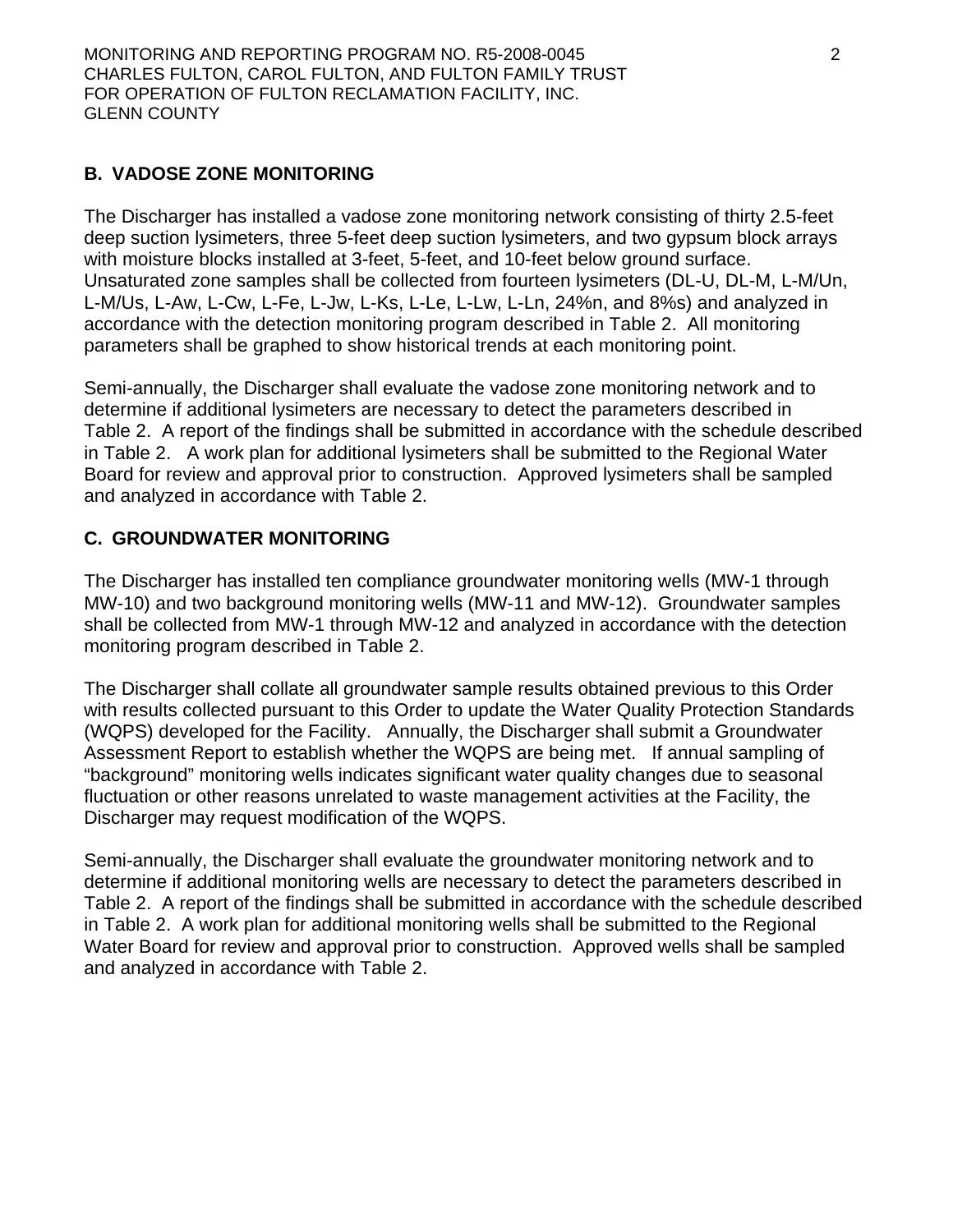#### MONITORING AND REPORTING PROGRAM NO. R5-2008-0045 3 CHARLES FULTON, CAROL FULTON, AND FULTON FAMILY TRUST FOR OPERATION OF FULTON RECLAMATION FACILITY, INC. GLENN COUNTY

#### Table 2

## Detection monitoring program

| Parameter                      | Units          | <b>Sampling Frequency</b> | Reporting<br>Frequency |
|--------------------------------|----------------|---------------------------|------------------------|
| Field                          |                |                           |                        |
| <b>Groundwater Elevation</b>   | feet MSL       | Semiannual                | Semiannual             |
| <b>Gradient and Direction</b>  | ft/ft, degrees | Semiannual                | Semiannual             |
| рH                             | hydrogen ion   | Semiannual                | Semiannual             |
| Temperature                    | °C or °F       | Semiannual                | Semiannual             |
| <b>Electrical Conductivity</b> | umhos/cm       | Semiannual                | Semiannual             |
| <b>COD</b>                     | mg/L           | Semiannual                | Semiannual             |
| <b>TDS</b>                     | mg/L           | Semiannual                | Semiannual             |
| <b>Standard Minerals</b>       |                |                           |                        |
| Calcium                        | mg/L           | Annual                    | Annual                 |
| Sodium                         | mg/L           | Annual                    | Annual                 |
| Potassium                      | mg/L           | Annual                    | Annual                 |
| Magnesium                      | mg/L           | Annual                    | Annual                 |
| Iron                           | mg/L           | Annual                    | Annual                 |
| Chloride                       | mg/L           | Annual                    | Annual                 |
| Fluoride                       | mg/L           | Annual                    | Annual                 |
| Nitrate as $NO3$               | mg/L           | Annual                    | Annual                 |
| Nitrate as N                   | mg/L           | Annual                    | Annual                 |
| Sulfate                        | mg/L           | Annual                    | Annual                 |
| Carbonate                      | mg/L           | Annual                    | Annual                 |
| Bicarbonate                    | mg/L           | Annual                    | Annual                 |
| <b>Trace Metals</b>            |                |                           |                        |
| Arsenic                        | mg/L           | Annual                    | Annual                 |
| <b>Barium</b>                  | mg/L           | Annual                    | Annual                 |
| Boron                          | mg/L           | Annual                    | Annual                 |
| Copper                         | mg/L           | Annual                    | Annual                 |
| Total Chromium                 | mg/L           | Annual                    | Annual                 |
| Lead                           | mg/L           | Annual                    | Annual                 |
| Manganese                      | mg/L           | Annual                    | Annual                 |
| <b>Zinc</b>                    | mg/L           | Annual                    | Annual                 |
| Selenium                       | mg/L           | Annual                    | Annual                 |
| Vanadium                       | mg/L           | Annual                    | Annual                 |

**Note:** Semiannual sampling events shall occur in February and August. Annual sampling events shall occur in February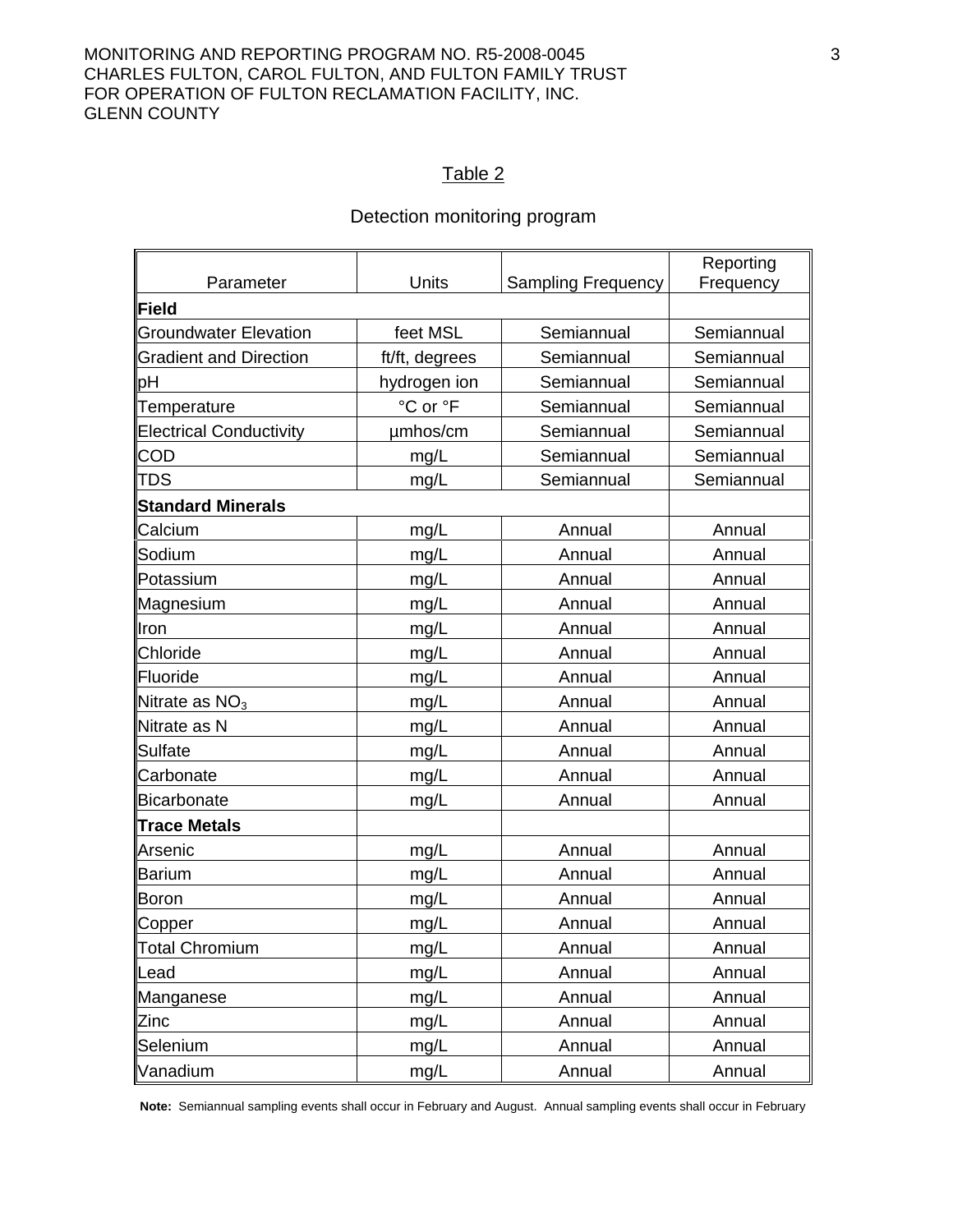# **D. FACILITY MONITORING**

Annually, prior to the anticipated rainy season, but no later than **30 September**, the Discharger shall conduct an inspection of the facility. The inspection shall assess any damage to the drainage control system, vadose zone monitoring network, and groundwater monitoring wells. Any necessary construction, maintenance, or repairs shall be reported to the Regional Water Board, by **31 October**, with a description of the inspection results, photographs, proposed repairs, and implementation time schedule.

The Discharger shall also inspect all precipitation, diversion, and drainage controls for damage within **7 days** following *major storm events*. Major storm events are defined as 1.5 inches of accumulated rainfall in 24 hours. The Discharger shall report any damage and subsequent repairs **within 45 days of completion** of the repairs and include photographs of the repairs.

## **E. REPORTING**

The Discharger shall report monitoring data and information as required in this Monitoring and Reporting Program. The Discharger shall submit semiannual monitoring reports to the Regional Water Board by **30 September** and **30 March** of each year. Annual reports shall be submitted by **30 March** of each year.

In reporting the monitoring data required by this program, the Discharger shall arrange the data in tabular form so that the date, constituents, concentrations, and respective units are readily discernible. Method detection limits and practical quantitation limits shall be reported. All peaks shall be reported, including those, which cannot be quantified and/or specifically identified. The results of any monitoring done more frequently than required at the locations specified herein shall also be reported to the Regional Water Board.

The data shall be summarized in such a manner so as to illustrate clearly the compliance with WDRs or the lack thereof. All monitoring parameters shall be graphed to show historical trends at each monitoring point. Graphs for the same constituent shall be plotted at the same scale to facilitate visual comparison of monitoring data. A short discussion of the monitoring results, including notations of any water quality violations shall precede the tabular summaries. Data shall also be submitted in digital format annually.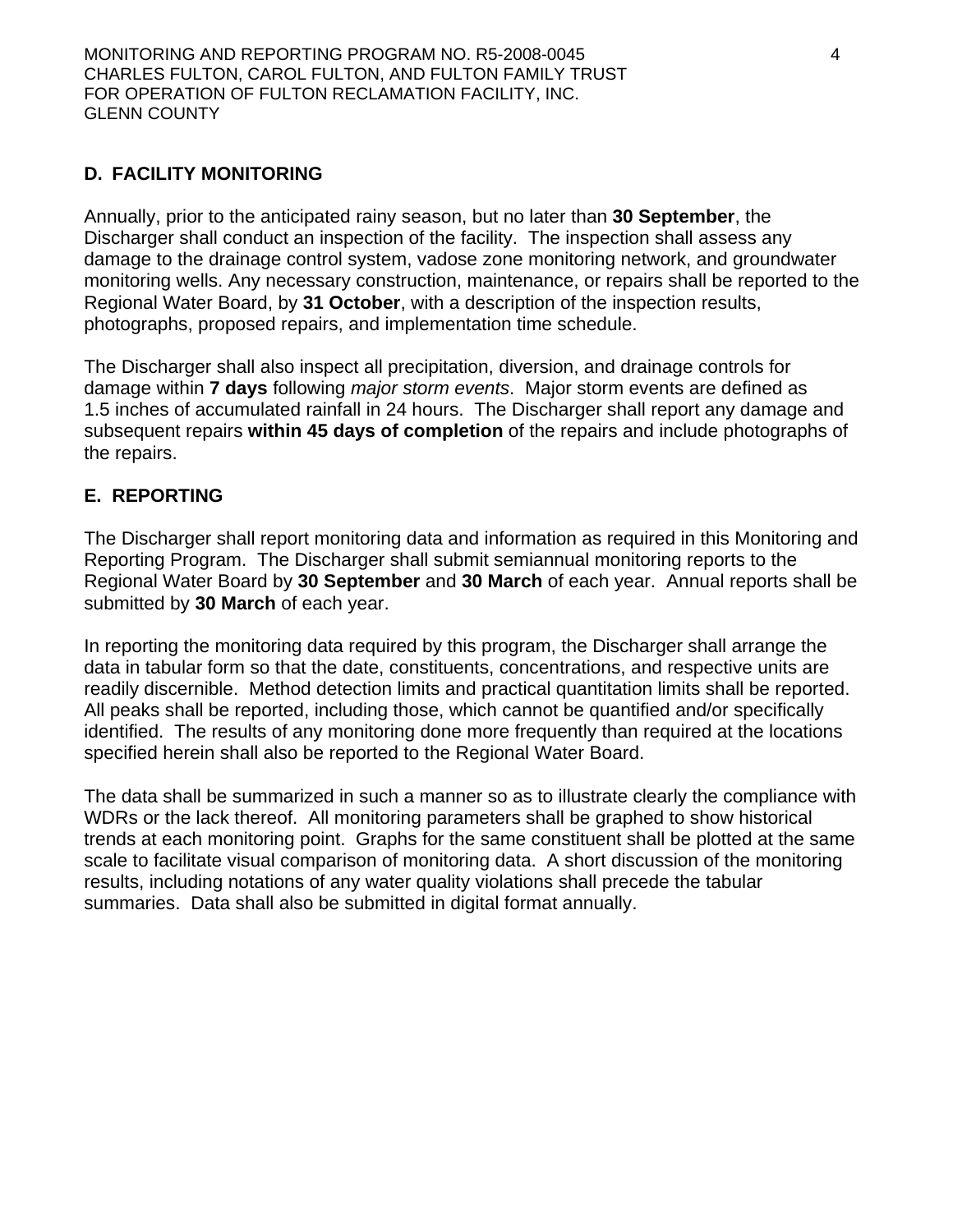MONITORING AND REPORTING PROGRAM NO. R5-2008-0045 5 CHARLES FULTON, CAROL FULTON, AND FULTON FAMILY TRUST FOR OPERATION OF FULTON RECLAMATION FACILITY, INC. GLENN COUNTY

Reports, which do not comply with the required format, will be **REJECTED** and the Discharger shall be deemed to be in noncompliance with the WDRs. The Discharger shall implement the above monitoring program on the effective date of this Order.

Ordered by:\_\_\_\_\_\_\_\_\_\_\_\_\_\_\_\_\_\_\_\_\_\_\_\_\_\_\_\_\_\_\_\_\_\_

PAMELA C. CREEDON, Executive Officer

14 March 2008

Date

KB: SAE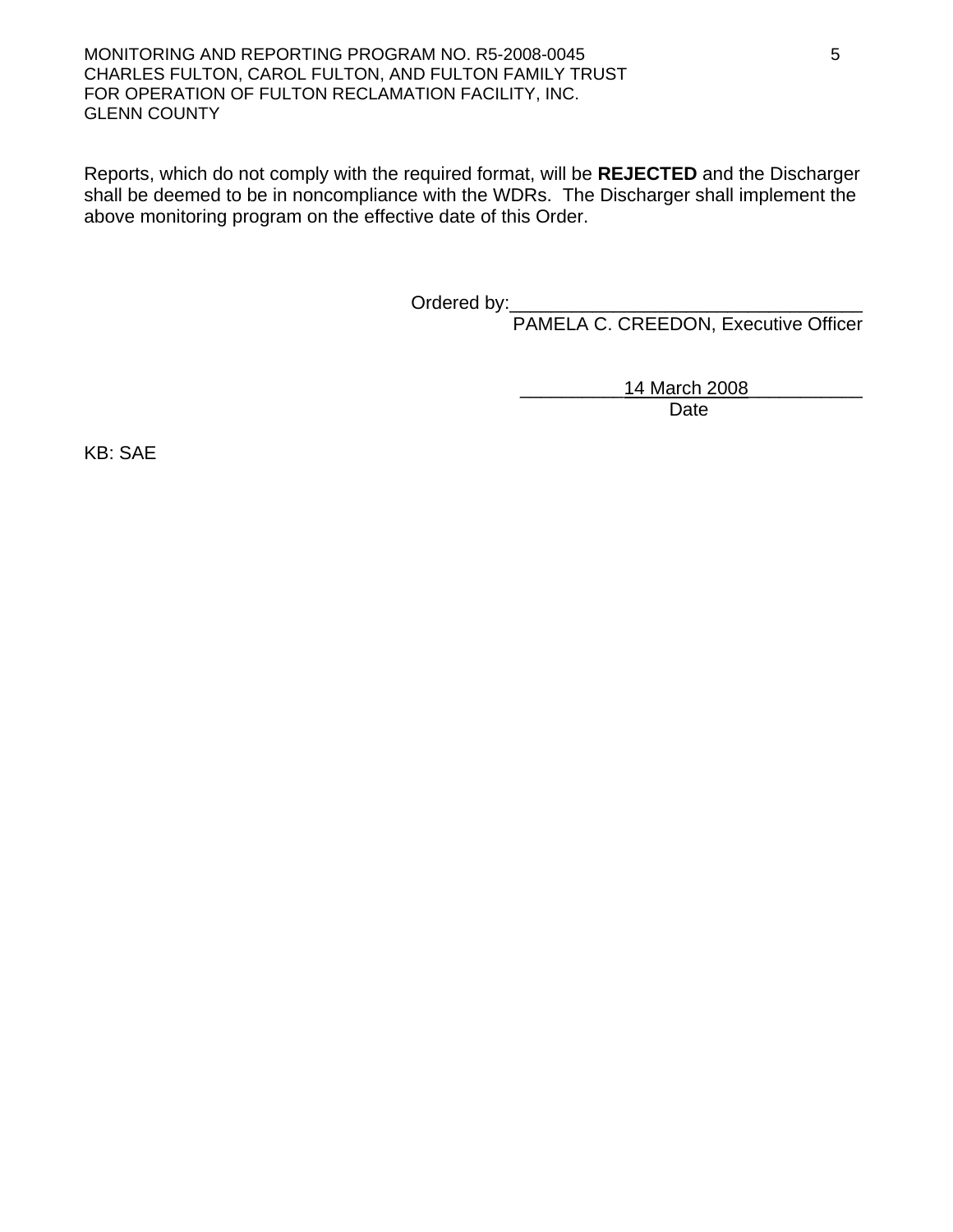## INFORMATION SHEET

#### WDR ORDER NO. R5-2008-0045 CHARLES FULTON, CAROL FULTON, AND FULTON FAMILY TRUST FOR OPERATION OF FULTON RECLAMATION FACILITY, INC. GLENN COUNTY

Fulton Family Trust owns 273.1 acres (Assessors Parcel Number No. 024-100-018) in Glenn County, approximately five miles south of the City of Orland. Charles Fulton and Carol Fulton reside and operate a drilling mud recycling/soil amendment operation, Fulton Reclamation Facility Inc., a California corporation (hereafter Facility), on the Fulton Family Trust land. Charles Fulton, Carol Fulton, and Fulton Family Trust are hereafter referred to as Discharger.

The initial Waste Discharge Requirements (WDRs), adopted by the Regional Water Board on 28 October 1988 (WDR Order No. 88-192), named Harry and Alvin Rehse, of the Rehse Drilling Mud Site and Soil Reclamation Facility, as Discharger. WDR Order No. 88-192 was revised on 26 May 1995 as WDR Order No. 95-124, naming Carole and Charles Fulton of Fulton Reclamation Inc. as Discharger.

WDR Order No. 88-182 specified a drilling mud application rate of 8 percent by dry weight, or 208 tons per acre dry weight, of drilling mud. The dry weight of drilling mud is computed as the dry weight in one cubic foot to the weight of a cubic foot volume of the predominant Cortina Very Gravelly Sandy Loam Soil where it is applied as an amendment. WDR Order No. 95-124 specified an increase to 12 percent (312 dry tons per acre) in addition to prescribing requirements for the operation of a soil reclamation facility using drilling mud as a soil amendment. WDR Order No. R5-2002-0141 continued the 12 percent drilling mud application rate. Part of both Orders was a monitoring and reporting program requiring extensive soils and vadose zone testing by gathering soil horizon data, agronomic data, and vadose zone information using lysimeters, in addition to groundwater and waste load testing and monitoring.

On 9 August 2006, the Discharger submitted a Report of Waste Discharge and technical information requesting the Regional Water Board increase the Facility drilling mud application rate from 12 percent to 16 percent. In a 10 September 2007 letter, the Discharger requested the 12 percent application rate be increased to 24 percent, instead of 16 percent, and proposed changes to the monitoring and reporting program. Technical information to support the 24 percent increase has not been submitted.

### **HISTORIC AND EXISTING OPERATIONS**

Drilling muds have been discharged to a portion of the land since the mid 1970's. At that time, discharges of drilling mud to five ponds occurred on approximately 80 acres. Beginning in 1985, drilling mud was discharged directly to land, allowed to dry, and disced into the ground in an experimental land spreading operation. The amount of drilling mud added to the soil was approximately ½ percent dry weight. A pond closure plan was approved on 22 June 1989 and the ponds were officially closed on 20 November 1991. The Facility now receives nonhazardous drilling mud and uses the material, as a soil amendment on 232 of the 273.1 acres, by discing the dried mud into the upper 1-foot of native soil to improve soil texture, nutrient levels, and water holding capacity, creating an agriculturally more productive soil.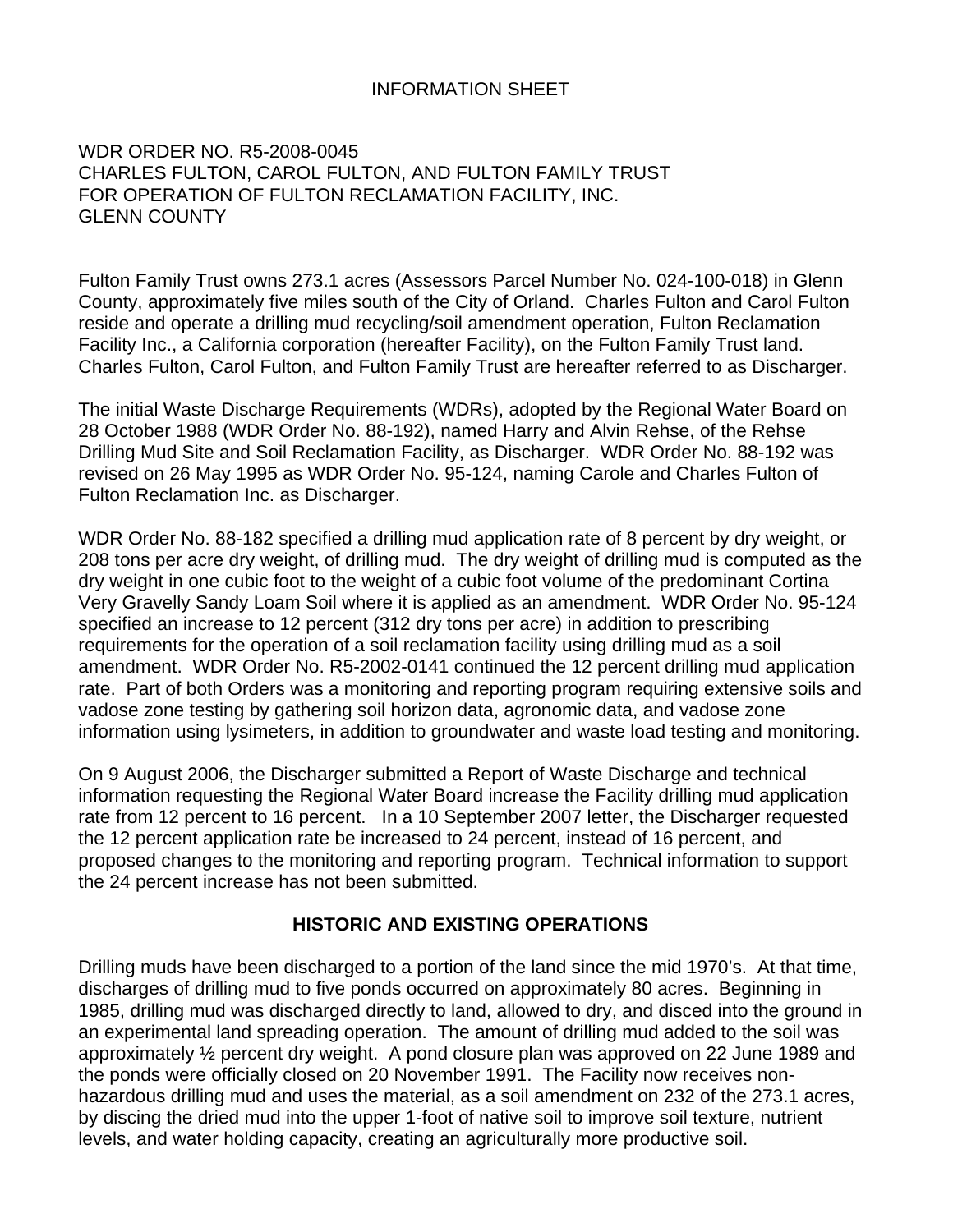Compared to the Facility's native soil, drilling mud generally contains elevated total dissolved solids (TDS), alkalinity, bicarbonates, chloride, barium, boron, copper, sodium, vanadium, and zinc. Drilling mud is delivered to the site by registered haulers in either 100-barrel capacity vacuum trucks or 14-cubic yard capacity dump trucks. Upon delivery, the Discharger samples and analyzes the drilling mud for Temperature, pH, Electrical Conductivity (EC), TDS, and visually inspects for oil and grease. If the mud is acceptable, it is then discharged directly to an unlined bermed area. Following discharge, the trucks proceed to a concrete lined washout area where they are cleaned with a high-pressure washer. Truck wash water is collected in a sloped concrete lined basin and channeled to portable tanks, then spread at a rate of 0.25 gallons per square foot over a zone previously treated with drilling mud.

Currently the Facility is separated into 10 application areas, four test plots, and a reserve area. The Discharger has been using the test plots to grow kanota oats and compare crop yields in fields where drilling mud is applied at 8, 12, 16, and 24 percent discharge rates. Crop yields, over seven years of initial experimentation, indicate that an application of drilling mud up to 16 percent provides the greatest crop yield. A loading rate of 24 percent results in a decrease in crop yield.

The Discharger performs agronomic soil testing annually to determine the appropriate quantity and quality of fertilizer to apply to the crop fields. Soil samples are collected from one location within each test plot and in each area that is receiving drilling mud. The samples are analyzed for primary, secondary, and micro nutrients, in addition to pH, salinity, sodium absorption ration (SAR), and moisture content. The resulting concentrations of the agronomic parameters throughout the test plots (8 percent to 24 percent), and current field application, do not vary significantly from field to field.

The Discharger developed a Facility Cropping Plan to identify crops to be grown, determine harvesting procedures, and present nitrogen and TDS removal rates. According to the Cropping Plan, Kanota Oats will be planted in the fall and harvested in May and June. Drilling mud is applied throughout the year to specific fields. In November, Kanota Oats and 200 pounds of ammonium sulfate per acre are aerially applied over 240 acres. An additional 150 pounds of ammonium sulfate per acre may be top dressed, if spring precipitation is adequate. The fields are not manually irrigated; therefore, winter precipitation is the only water source. According to the Cropping Plan, the calculated removal rate for nitrogen is approximately 40 percent and plant utilization of the drilling mud metals is limited.

### **DETECTION MONITORING SYSTEMS**

### VADOSE ZONE

The Discharger has installed a vadose zone monitoring network, which consists of thirty 2.5-feet deep suction lysimeters, three 5-feet deep suction lysimeters, and two gypsum block arrays with moisture blocks installed at 3-feet, 5-feet, and 10-feet below ground surface. Two 2.5-feet deep lysimeters are present in each field, except in Field L, which contains three 2.5-feet deep lysimeters, and the untreated area (southeast of area of property), which contains only one 2.5-feet deep lysimeter, L-U. Each lysimeter within a pair is located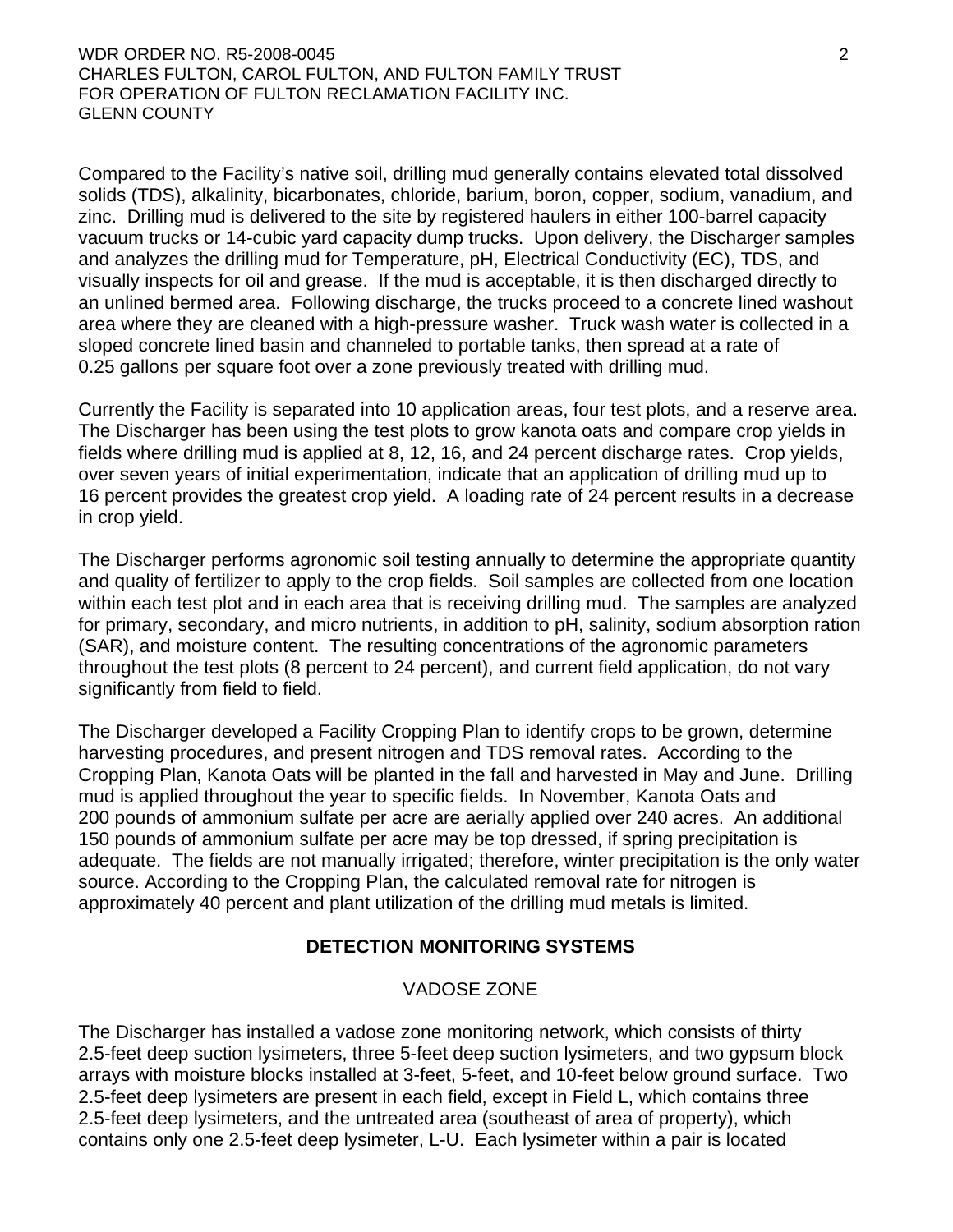WDR ORDER NO. R5-2008-0045 3 CHARLES FULTON, CAROL FULTON, AND FULTON FAMILY TRUST FOR OPERATION OF FULTON RECLAMATION FACILITY INC. GLENN COUNTY

approximately 20 feet apart and is identified by east/west or north/south markings (e.g. L-Le and L-Lw), with respect to their geographic location to one another.

The data obtained from the vadose zone monitoring network may be utilized, in part, to determine the attenuation of salts through the unsaturated zone, due to the addition of drilling mud. One of the deep lysimeters (DL-M), located at the edge of Field M, historically shows greater concentrations of TDS and EC; however, a comparison of the background groundwater quality to compliance points in the vadose zone and groundwater indicates that no significant impacts to groundwater have occurred from the Discharger's Facility and that constituents found in drilling mud have not migrated through the unsaturated zone.

According to recent quarterly groundwater monitoring reports, many of the lysimeters are damaged and/or non-functional and have not produced a sample for some time. However, based on historical records of vadose zone monitoring, the functional lysimeters may provide an adequate vadose zone monitoring network.

These WDRs require the Discharger to assess any damage to the vadose zone monitoring system and evaluate the vadose zone monitoring network to determine if additional lysimeters are necessary to detect the specified water quality parameters. Lysimeters that are currently functional are listed in Table 1.

| Lysimeter ID | Depth (feet bgs) |
|--------------|------------------|
|              |                  |
| DL-U*        | 5                |
| $DL-M^*$     | 5                |
| L-M/Un       | 2.5              |
| L-M/Us       | 2.5              |
| L-Aw         | 2.5              |
| _-Cw         | 2.5              |
| L-Fe         | 2.5              |
| L-Jw         | 2.5              |
| -Ks*         | 2.5              |
| L-Le*        | 2.5              |
| L-Lw*        | 2.5              |
| L-Ln         | 2.5              |
| 24%n         | 2.5              |
| 8%s*         | 2.5              |

### Table 1

Functional Lysimeters

\* produced sufficient volume when last sampled on 1 March 2007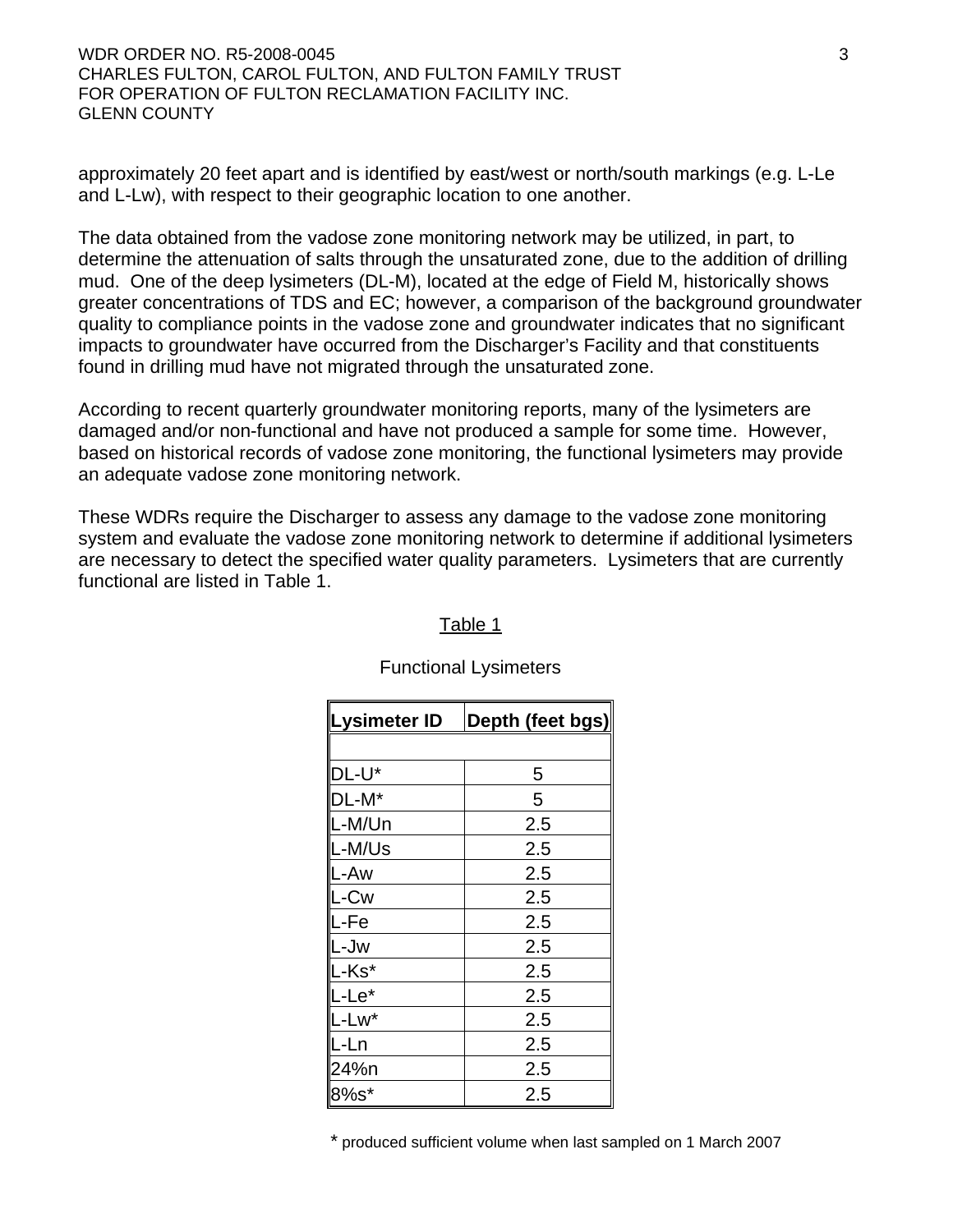#### GROUNDWATER

First encountered groundwater at the Facility is approximately 26 feet below ground surface. This is a shallow aquifer consisting of alluvial fan deposits extending to a depth of less than 60 feet. Regional groundwater is approximately 170 feet mean sea level (MSL) or approximately 50 feet below ground surface, and fluctuates approximately 15 feet seasonally. Monitoring wells at the site are completed in the regional aquifer. The average groundwater flow direction is S 29° E, with a gradient of 0.0028 feet/foot. The range of groundwater seepage velocity is calculated to be between 95.4 feet/year and 132.9 feet/year. Recharge of this aquifer may primarily occur from Stony Creek, which lies seven miles north of the site.

The Discharger has installed ten compliance wells (MW-1 through MW-10) and two background monitoring wells (MW-11 and MW-12). The groundwater monitoring well construction details are described in Table 2.

#### Table 2

| <b>Monitoring Well</b><br>ID | <b>Type</b> | <b>Top of Casing</b><br>(ft MSL) | <b>Total Depth</b><br>(ft below top<br>of casing) | <b>Screen Interval</b><br>(ft below top of<br>casing) |
|------------------------------|-------------|----------------------------------|---------------------------------------------------|-------------------------------------------------------|
|                              |             |                                  |                                                   |                                                       |
| $MW-1$                       | compliance  | 205.26                           | 49.74                                             | 29-49                                                 |
| $MW-2$                       | compliance  | 202.72                           | 47.2                                              | u/k                                                   |
| $MW-3$                       | compliance  | 207.84                           | 47.17                                             | 30-47                                                 |
| $MW-4$                       | compliance  | 208.56                           | 48.23                                             | u/k                                                   |
| $MW-5$                       | compliance  | 209.85                           | 50.43                                             | u/k                                                   |
| $MW-6$                       | compliance  | 209.14                           | 54.96                                             | u/k                                                   |
| $MW-7$                       | compliance  | 208.83                           | 62.55                                             | u/k                                                   |
| $MW-8$                       | compliance  | 209.02                           | 52.25                                             | u/k                                                   |
| $MW-9$                       | compliance  | 205.99                           | 60.26                                             | u/k                                                   |
| <b>MW-10</b>                 | compliance  | 209.85                           | 51.76                                             | 30-50                                                 |
| <b>MW-11</b>                 | background  | 217.42                           | 51.3                                              | u/k                                                   |
| <b>MW-12</b>                 | background  | 213.04                           | 52.51                                             | u/k                                                   |

#### Groundwater Monitoring Well Construction Details

 $u/k =$ unknown

Drinking water analysis reports from the California Department of Public Health (CDPH) Division of Drinking Water also show increased nitrates in water supply wells throughout Orland. Based on conversations with CDPH staff, increased nitrates may be a result of surrounding agricultural activities. Nitrate as N in Orland water supply wells typically range from 7 mg/L to 15 mg/L.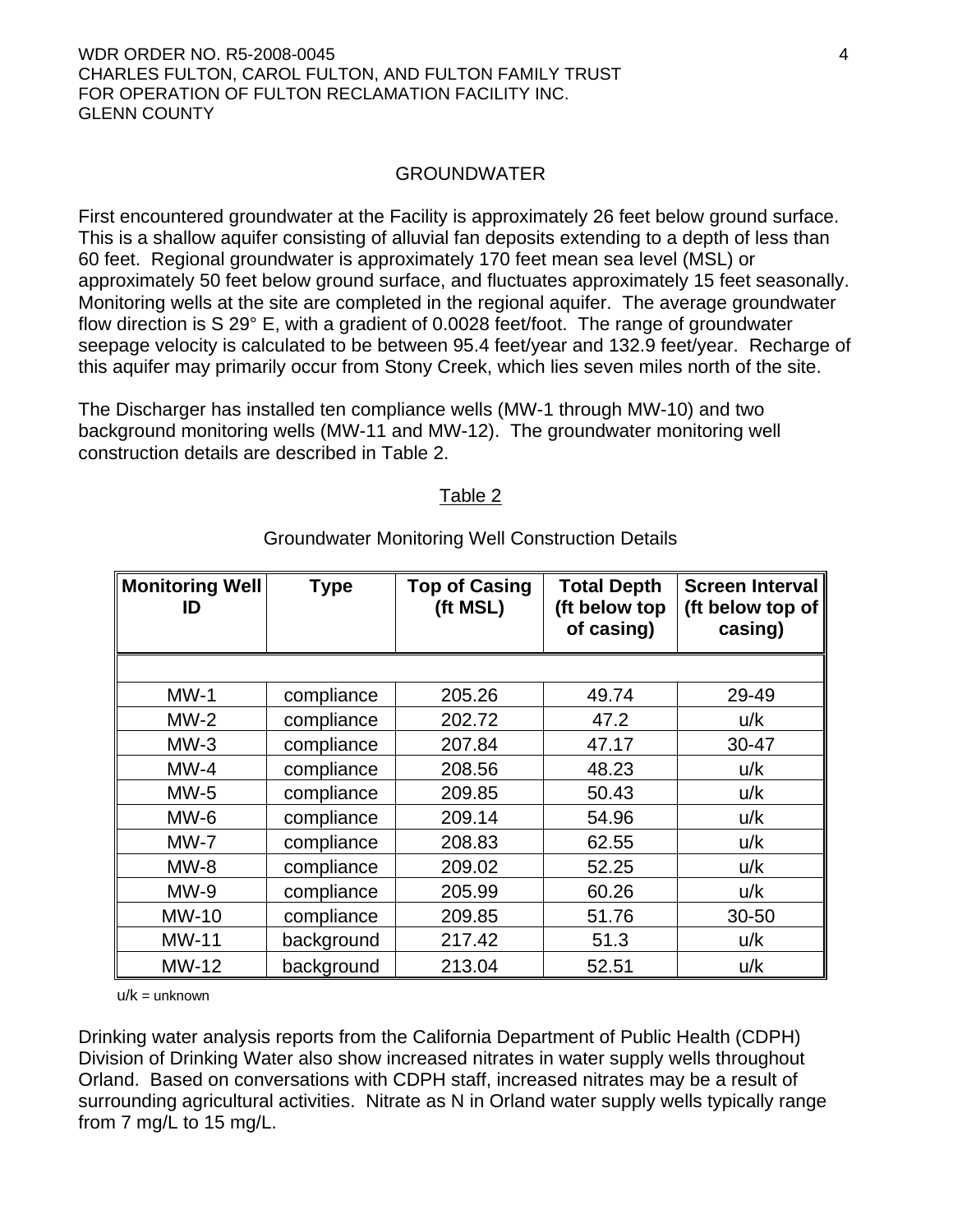Land use within 1,000 feet of the site is mainly agricultural. Current aerial photographs indicate a diary (Greenwood Dairy), hydraulically upgradient of the Discharger's Facility, is along the northern and western boundary, with two wastewater ponds located along the western boundary (see Attachment B). Aerial photographs, dated 21 August 1998, show that a dairy did not exist adjacent to the Facility at that time. Manure from dairies contains high salts/TDS and nutrients including nitrogen, ammonia, phosphorus, and potassium compounds. Greenwood Dairy, 6569 County Road 27, Orland, in Glenn County, is currently enrolled under State Water Resources Control Board Industrial Storm Water General Permit Order No. 97-03-DWQ (WDID #5R111019861) and Regional Water Board General WDR Order No. R5-2007-0035 for Existing Milk Cow Dairies (WDID #5S111015863).

Staff review of analytical data submitted by the Discharger, finds that one monitoring well (MW-10), appears to be increasing in TDS and nitrates as  $NO<sub>3</sub>$ . Monitoring wells, downgradient of the Facility, do not show significantly increasing trends in TDS and Nitrate as NO<sub>3</sub>. At this time, staff does not have sufficient information to determine if the increasing TDS and nitrate trends in MW-10 are occurring due to the Discharger's Facility or off-site agricultural operations.

On 1 November 2004, the Discharger developed a Water Quality Protection Standard (WQPS) using an intra-well statistical analysis described in the 1989 U.S. EPA guidance document entitled, *Statistical Analysis of Groundwater Monitoring Data at RCRA Facilities*. The standard deviation and mean for 23 sampling events (26 March 2003 to 30 June 2004) for monitoring wells MW-5, MW-10, MW-11, and MW-12 were computed and these numbers were used to calculate Upper Tolerance Limits (UTL) for each of the parameters tested.

Samples with constituents at concentrations reaching the UTL may indicate that groundwater has been impacted. However, since MW-5 and MW-10 are "compliance" wells, the UTL determined on 1 November 2004 does not represent "background" water quality. These WDRs require the Discharger to assess historic and annual sample results from "background" wells and submit an annual Groundwater Assessment Report to determine whether WQPS are being met.

The Discharger has complied with the requirements set forth in previous WDR Order No. R5-2002-0141.

KB: SAE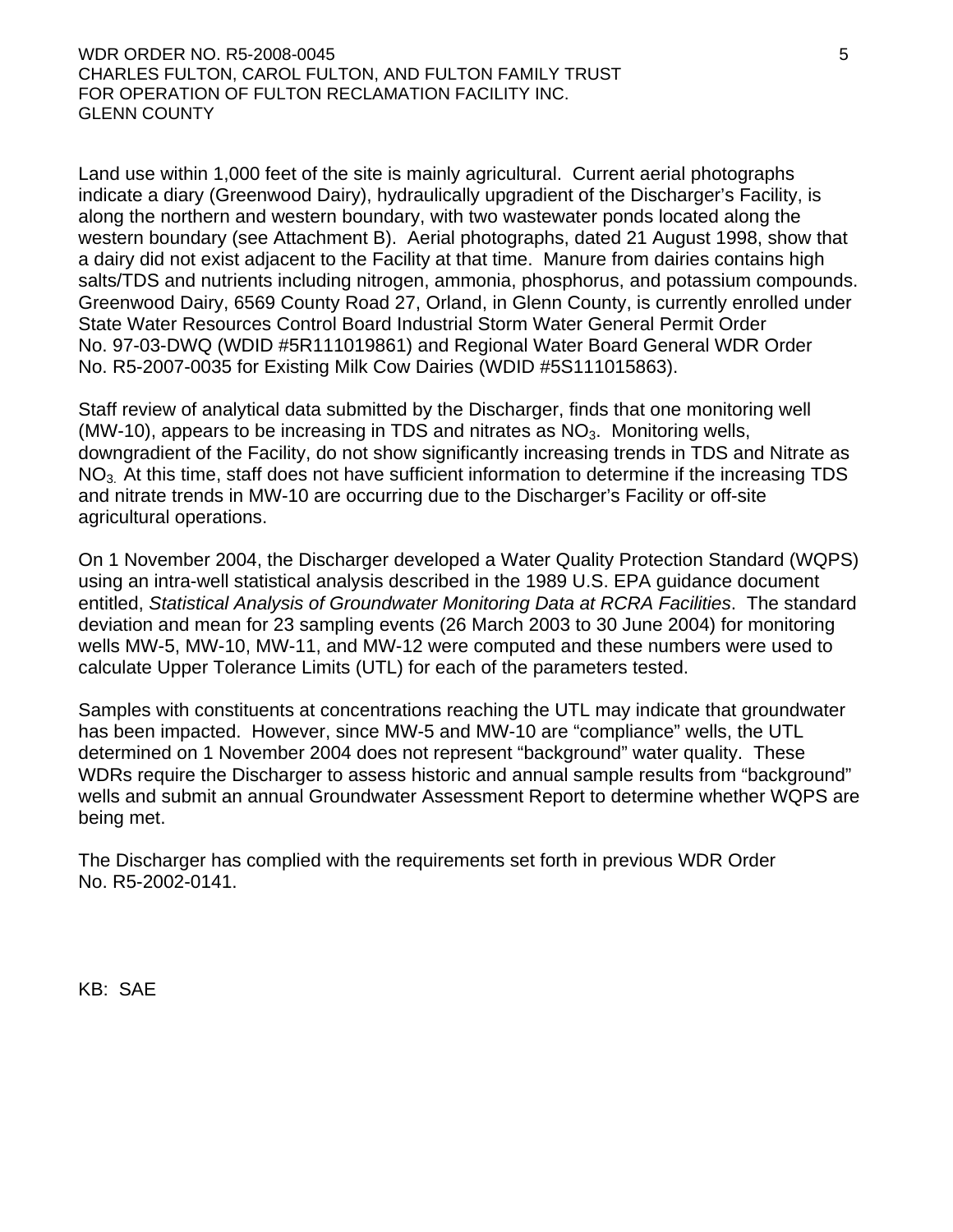